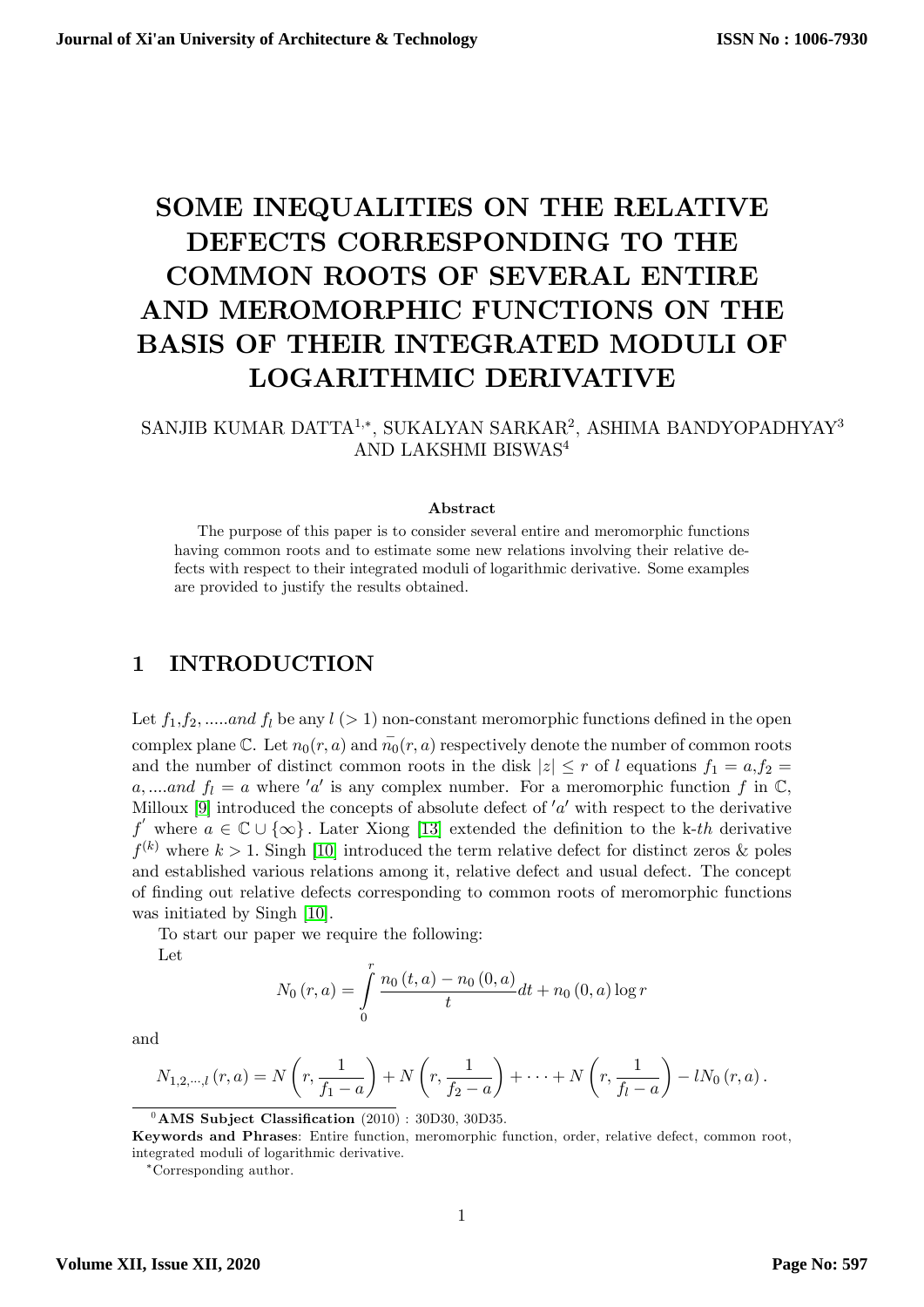Similarly we may define  $\bar{N}_0(r, a)$  and  $\bar{N}_{1,2,\dots,l}(r, a)$  as follows:

$$
\bar{N}_0(r,a) = \int\limits_0^r {\frac{{\bar{n}_0 \left( {t,a} \right) - \bar{n}_0 \left( {0,a} \right)}}{t}dt} + \bar{n}_0 \left( {0,a} \right)\log r
$$

and

$$
\bar{N}_{1,2,\cdots,l}(r,a) = \bar{N}\left(r,\frac{1}{f_1-a}\right) + \bar{N}\left(r,\frac{1}{f_2-a}\right) + \cdots + \bar{N}\left(r,\frac{1}{f_l-a}\right) - l\bar{N}_0(r,a).
$$

Also let  $\bar{n}_0^{(k)}$  $\bar{N}_0^{(k)}(r, a), \, \bar{N}_{1,2,\cdots,l}^{(k)}(r, a)$  etc. denote the corresponding quantities with respect to  $f_1^{(k)}$  $f_1^{(k)}, f_2^{(k)}$  $f_2^{(k)}, \dots$  and  $f_l^{(k)}$  where k is any non-negative integer. The following definition is well known.

**Definition 1.1** The order  $\rho_f$  of a meromorphic function f is defined as

$$
\rho_f = \limsup_{r \to \infty} \frac{\log T(r, f)}{\log r}.
$$

If f is entire, one can easily verify that

$$
\rho_f = \limsup_{r \to \infty} \frac{\log^{[2]} M(r, f)}{\log r}.
$$

If  $\rho_f < \infty$  then f is of finite order.

If  $f$  be a meromorphic function in the complex plane. Then the **integrated moduli** of the logarithmic derivative  $I(r, f)$  is defined by

$$
I(r, f) = \frac{r}{2\pi} \int_0^{2\pi} \left| \frac{f'(re^{i\theta})}{f(re^{i\theta})} \right| d\theta \text{ for } 0 < r < +\infty.
$$

Also let  $\bar{n}_0^{(k)}$  $\bar{N}_0^{(k)}(r, a), \bar{N}_{1,2,\dots,l}^{(k)}(r, a)$  etc. denote the corresponding quantities with respect to  $f_1^{(k)}$  $f_1^{(k)}, f_2^{(k)}$  $f_2^{(k)}, \dots$  and  $f_l^{(k)}$  where k is any non-negative integer.

Let  $n > 1$  be any integer. We now define the following terms by using the concept of  $I(r, f)$ 

$$
I_{0,2,\dots,l}(a) = 1 - \limsup_{r \to \infty} \frac{N_{1,2,\dots,l}(r,a)}{I(r,f_1) + I(r,f_2) + \dots + I(r,f_l)}
$$
  
\n
$$
I_{0,2,\dots,l}(a) = 1 - \limsup_{r \to \infty} \frac{N_{1,2,\dots,l}(r,a)}{I(r,f_1) + I(r,f_2) + \dots + I(r,f_l)}
$$
  
\n
$$
I_{0,0}(a) = 1 - \limsup_{r \to \infty} \frac{N_{0}(r,a)}{I(r,f_1) + I(r,f_2) + \dots + I(r,f_l)}
$$
  
\n
$$
I_{0,2,\dots,l}(a) = 1 - \limsup_{r \to \infty} \frac{\bar{N}_{1,2,\dots,l}(r,a)}{I(r,f_1) + I(r,f_2) + \dots + I(r,f_l)}
$$
  
\n
$$
I_{0,2,\dots,l}(a) = 1 - \limsup_{r \to \infty} \frac{\bar{N}_{1,2,\dots,l}(r,a)}{I(r,f_1) + I(r,f_2) + \dots + I(r,f_l)}
$$
  
\n
$$
I_{0,0}(a) = 1 - \limsup_{r \to \infty} \frac{\bar{N}_{0}(r,a)}{I(r,f_1) + I(r,f_2) + \dots + I(r,f_l)}
$$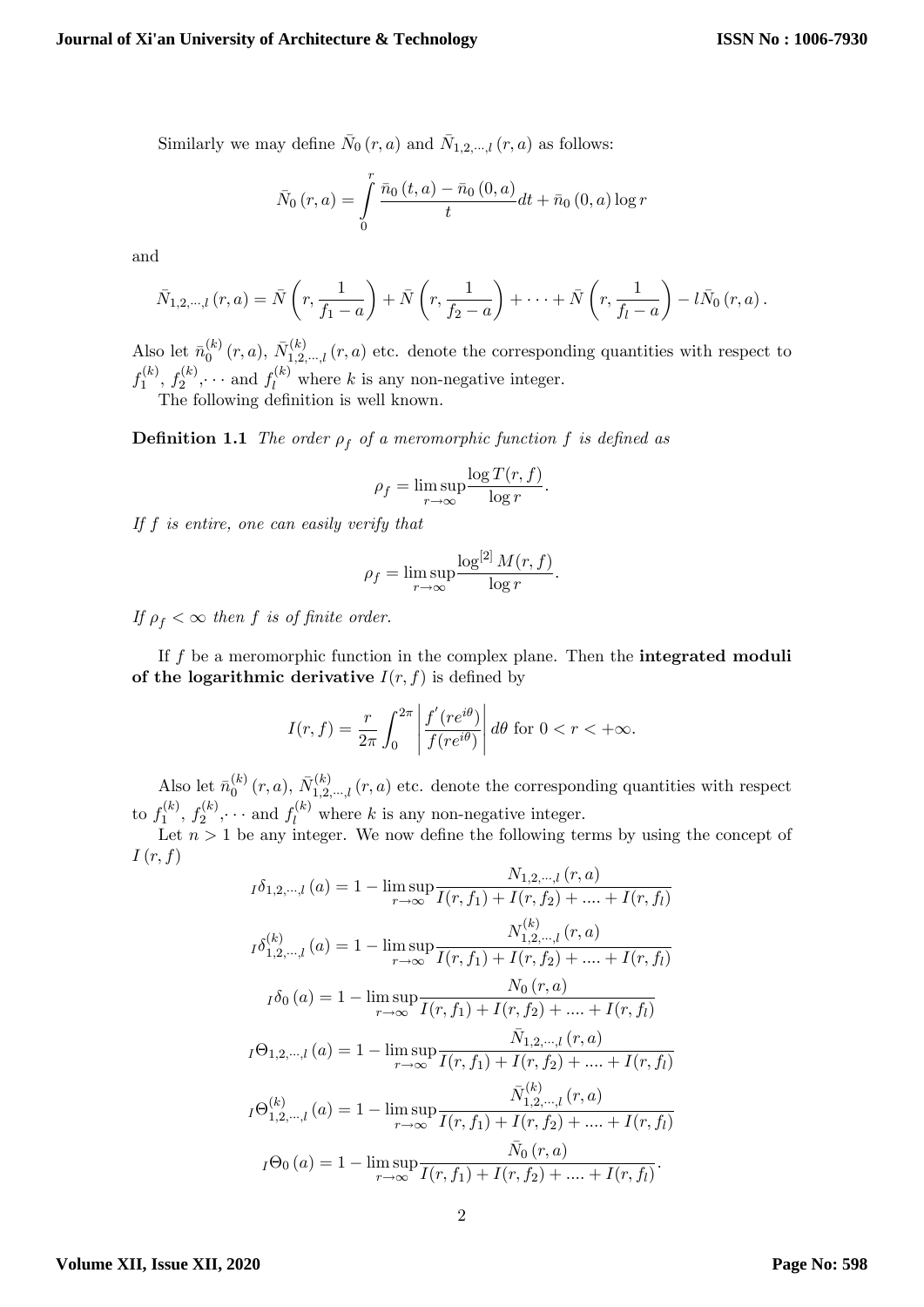In the paper we establish some theorems on the relative defects corresponding to common roots of  $f_1 = a$ ,  $f_2 = a$ ,  $\cdots$  and  $f_l = a$  in the direction of Singh [[10](#page-14-2)]. The term  $S(r, f)$ denotes any quantity satisfying  $S(r, f) = o\{T(r, f)\}\$ as  $r \to \infty$  through all values of r if f is of finite order and except possibly for a set of r of finite linear measure otherwise. Singh [[10](#page-14-2)] found some relations on the relative defects corresponding to the common roots of two meromorphic functions. In the paper we further investigate the results of Singh [[10](#page-14-2)] & Datta et.al.  $\{cf. [2], [3] \text{ and } [4]\}$  $\{cf. [2], [3] \text{ and } [4]\}$  $\{cf. [2], [3] \text{ and } [4]\}$  $\{cf. [2], [3] \text{ and } [4]\}$  $\{cf. [2], [3] \text{ and } [4]\}$  $\{cf. [2], [3] \text{ and } [4]\}$  $\{cf. [2], [3] \text{ and } [4]\}$  and prove some new results on the relative defects of the common roots of  $f_1, f_2, ..., f_l$  where  $l > 1$  under the flavour of their integrated moduli of logarithmic derivative. Also relevant examples are provided in order to ensure the sharper estimation of the results obtained. We do not explain the standard definitions  $\&$  notations of the value distribution and Nevanlinna's theory of entire  $&$  meromorphic functions as those are available in [[12](#page-14-6)]  $\&$  [[8](#page-14-7)].

## 2 LEMMAS

<span id="page-2-2"></span>In this section we present some lemmas which will be needed in the sequel.

**Lemma 2.1** [\[8\]](#page-14-7) Let k be any positive integer and  $\Psi = \sum_{k=1}^{k}$  $i=0$  $a_i f^{(i)}$  where  $a_i$  are meromorphic functions such that  $T(r, a_i) = S(r, f)$ . Then

$$
m(r,\frac{\Psi}{f})=S(r,f).
$$

<span id="page-2-3"></span>**Lemma 2.2** [\[8\]](#page-14-7) Let  $a_1$ ,  $a_2$  and  $a_3$  be three distinct elements in  $S(f)$ . Then

$$
\{1+o(1)\}\,T(r,f)<\sum_{j=1}^3\overline{N}\left(r,\frac{1}{f-a_j}\right)+S\left(r,f\right)\,\text{ as }r\to\infty.
$$

<span id="page-2-0"></span>**Lemma 2.3** {p.41,  $\{8\}$  Let f be meromorphic and non-constant in  $|z| \le R_0$ . Then

$$
\frac{S(r,f)}{T(r,f)} \to 0 \tag{*}
$$

as  $r \to R_0$  with the following provisions :

(a) (\*) holds without restrictions if  $R_0 = +\infty$  and f is of finite order in the plane.

(b) If f has infinite order in the plane, (\*) still holds as  $r \to \infty$  outside a certain exceptional set  $E$  of finite length. Here  $E$  depends only on  $f$ .

(c) If  $R_0 < +\infty$  and

$$
\limsup_{r \to \infty} \frac{T(r, f)}{\log\left\{\frac{1}{R_0 - r}\right\}} = +\infty ,
$$

then (\*) holds as  $r \to R_0$  through a suitable sequence  $r_n$ , which depends on f only.

<span id="page-2-1"></span>**Lemma 2.4** Let  $f_1, f_2, \ldots$  and  $f_l$  be  $l > 1$  non-constant meromorphic functions of finite order in  $\mathbb{C}$ . Then

$$
\lim_{r \to \infty} \frac{S(r, f_1) + S(r, f_2) + \dots + S(r, f_l)}{T(r, f_1) + T(r, f_2) + \dots + T(r, f_l)} = 0.
$$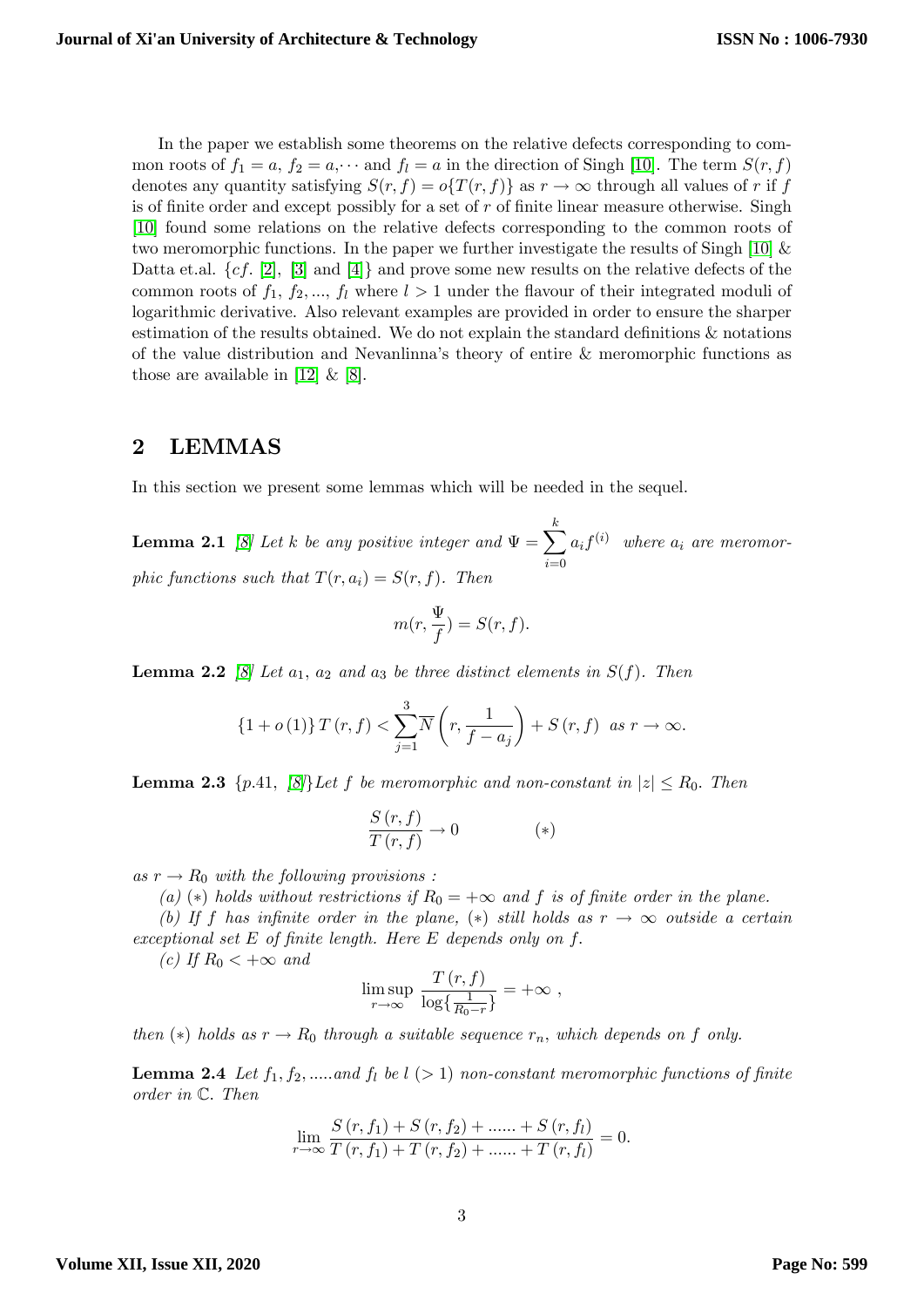Proof. In view of Lemma [2.3,](#page-2-0) we get that

$$
\lim_{r \to \infty} \frac{S(r, f_i)}{T(r, f_i)} = 0 \text{ for each } i = 1, 2, ..., l.
$$

Then

$$
\lim_{r \to \infty} \frac{S(r, f_1)}{T(r, f_1)} = \lim_{r \to \infty} \frac{S(r, f_2)}{T(r, f_2)} = \dots \dots \dots = \lim_{r \to \infty} \frac{S(r, f_l)}{T(r, f_l)} = 0.
$$

Hence by ratio proportion formula we obtain that

$$
\lim_{r \to \infty} \frac{S(r, f_1) + S(r, f_2) + \dots + S(r, f_l)}{T(r, f_1) + T(r, f_2) + \dots + T(r, f_l)} = \frac{0 + 0 + \dots + 0}{1 + 1 + \dots + 1} = 0.
$$

<span id="page-3-0"></span>This proves the lemma. ■

**Lemma 2.5** Let  $f_1, f_2, \ldots$  and  $f_l$  be  $l$  (> 1) non-constant meromorphic functions of finite order in  $\mathbb{C}$ . Then  $S(\mathbf{r}, \mathbf{r}) + S(\mathbf{r}, \mathbf{r}) + S(\mathbf{r}, \mathbf{r})$ 

$$
\lim_{r \to \infty} \frac{S(r, f_1) + S(r, f_2) + \dots + S(r, f_l)}{I(r, f_1) + I(r, f_2) + \dots + I(r, f_l)} = 0.
$$

Proof. In view of Lemma [2.4,](#page-2-1) we obtain that

$$
\lim_{r \to \infty} \frac{S(r, f_1) + S(r, f_2) + \dots + S(r, f_l)}{T(r, f_1) + T(r, f_2) + \dots + T(r, f_l)} = 0.
$$

Now

$$
\lim_{r \to \infty} \frac{S(r, f_1) + S(r, f_2) + \dots + S(r, f_l)}{I(r, f_1) + I(r, f_2) + \dots + I(r, f_l)}
$$
\n
$$
= \lim_{r \to \infty} \left\{ \frac{S(r, f_1) + S(r, f_2) + \dots + S(r, f_l)}{T(r, f_1) + T(r, f_2) + \dots + T(r, f_l)} \cdot \frac{T(r, f_1) + T(r, f_2) + \dots + T(r, f_l)}{I(r, f_1) + I(r, f_2) + \dots + I(r, f_l)} \right\}
$$
\n
$$
= \lim_{r \to \infty} \frac{S(r, f_1) + S(r, f_2) + \dots + S(r, f_l)}{T(r, f_1) + T(r, f_2) + \dots + T(r, f_l)} \cdot \lim_{r \to \infty} \frac{T(r, f_1) + T(r, f_2) + \dots + T(r, f_l)}{I(r, f_1) + I(r, f_2) + \dots + I(r, f_l)}
$$
\n
$$
= 0.
$$

<span id="page-3-1"></span>This completes the proof of Lemma [2.5.](#page-3-0)  $\blacksquare$ 

**Lemma 2.6** [\[11\]](#page-14-8) Let f be an entire function of finite order  $'\rho'$  with no zeros in  $\mathbb{C}$ . Then

$$
\lim_{r \to \infty} \frac{I(r, f)}{T(r, f)} = \pi \rho.
$$

<span id="page-3-2"></span>**Lemma 2.7** Let  $f_1, f_2, f_3, \dots, f_l$  be  $l$  (> 1) entire functions of finite order ' $\rho_i$ ' with each  $f_i$  for  $i = 1, 2, ..., l$  having no zeros in  $\mathbb{C}$ . Then

$$
\lim_{r \to \infty} \frac{I(r, f_1) + I(r, f_2) + \cdots + I(r, f_l)}{T(r, f_1) + T(r, f_2) + \cdots + T(r, f_l)} = \frac{\pi (\rho_1 + \rho_2 + \cdots + \rho_l)}{l}.
$$

Proof. In view of Lemma [2.6,](#page-3-1) we get that

$$
\lim_{r \to \infty} \frac{I(r, f_i)}{T(r, f_i)} = \pi \rho \text{ for each } i = 1, 2, ..., l.
$$

Then

$$
\lim_{r \to \infty} \frac{I(r, f_1)}{T(r, f_1)} = \pi \rho_1, \lim_{r \to \infty} \frac{I(r, f_2)}{T(r, f_2)} = \pi \rho_2, \dots, \lim_{r \to \infty} \frac{I(r, f_l)}{T(r, f_l)} = \pi \rho_l.
$$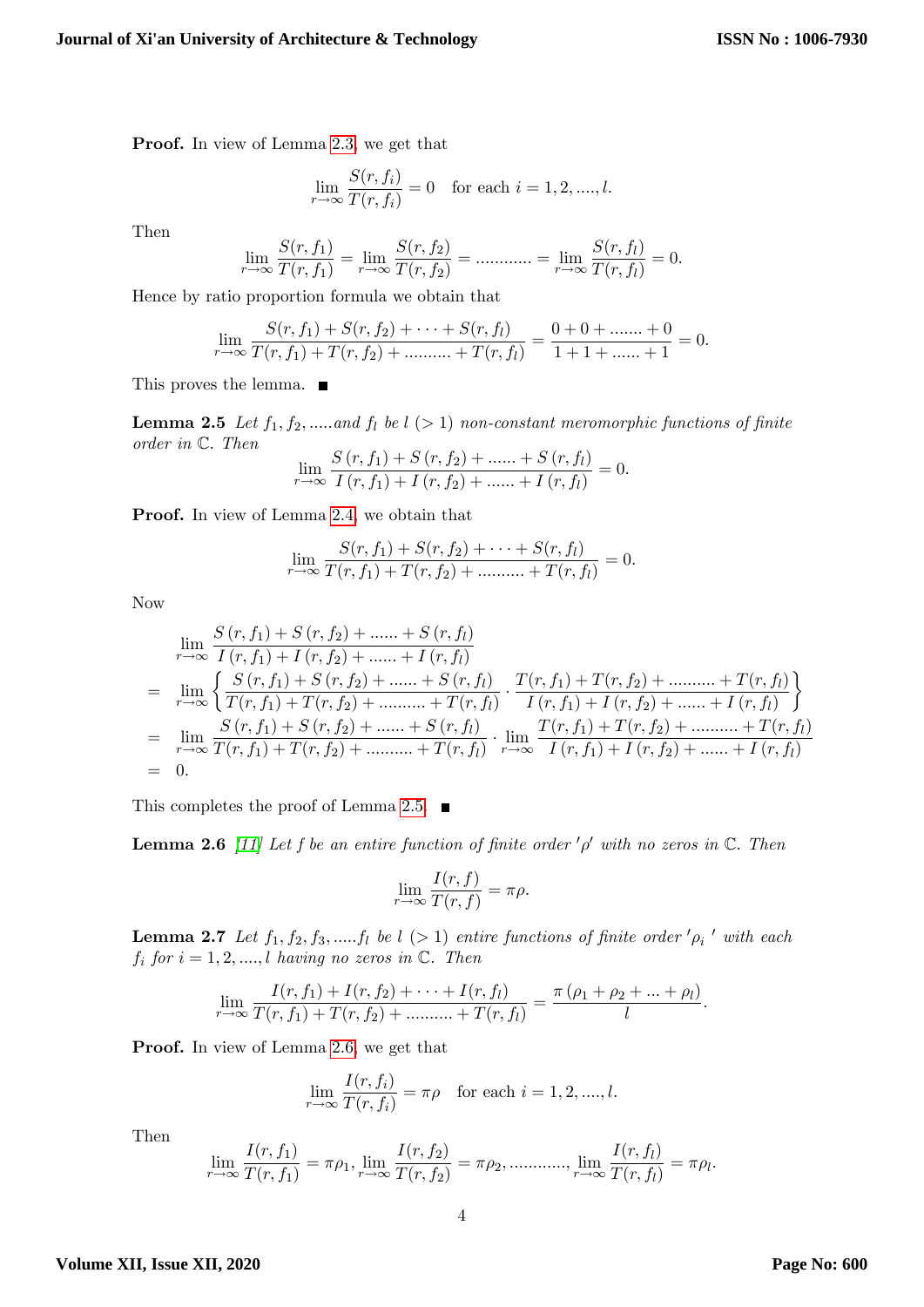Hence by ratio proportion formula

$$
\lim_{r \to \infty} \frac{I(r, f_1) + I(r, f_2) + \dots + I(r, f_l)}{T(r, f_1) + T(r, f_2) + \dots + T(r, f_l)} = \frac{\pi \rho_1 + \pi \rho_2 + \dots + \pi \rho_l}{1 + 1 + \dots + 1}
$$

$$
= \frac{\pi (\rho_1 + \rho_2 + \dots + \rho_l)}{l}.
$$

This proves the lemma. ■

## 3 MAIN RESULTS

<span id="page-4-2"></span>In this section we present the main results of the paper.

**Theorem 3.1** Let  $f_1, f_2, ..., f_l$  be any  $l > 1$  entire functions of non-zero finite order  $\mathcal{O}_p$ ' with each  $f_i$  having no zeros in  $\mathbb C$  such that  $m(r, f_i) = S(r, f_i)$  for  $i = 1, 2, ..., l$ . Also let  $'a'$  be a finite complex number. Then for any positive integer k and for any three finite distinct complex numbers b, c and d then

$$
I\Theta_{1,2,...,l}(\infty) + I\Theta_{1,2,...,l}^{(k)}(b) + I\Theta_{1,2,...,l}^{(k)}(c) + I\Theta_{1,2,...,l}^{(k)}(d) + I\delta_{1,2,...,l}(a)
$$
  
+
$$
I\left\{ I\Theta_{0}(\infty) + I\Theta_{0}^{(k)}(b) + I\Theta_{0}^{(k)}(c) + I\Theta_{0}^{(k)}(d) + I\delta_{0}(a) \right\} + \frac{l}{\pi(\rho_{1} + \rho_{2} + ... + \rho_{l})} \leq 5(1+l).
$$

**Proof.** For any positive integer  $k$ , let us consider the following identity

$$
\frac{1}{f-a} = \left[ \left\{ \frac{f^{(k)}}{f-a} \cdot \frac{1}{f^{(k)}} \right\} \cdot \left\{ \frac{f^{(k)}}{f} - \frac{f^{(k)} - d}{f^{(k+1)}} \cdot \frac{f^{(k+1)}}{f} \right\} \right] \cdot \frac{f}{d}.
$$

Since  $m(r, \frac{f}{g})$  $\overline{\alpha}$  $\Big) \leq m(r, f) + O(1), T\left(r, \frac{1}{f}\right)$  $= T (r, f) + O (1)$ , we get in view of Lemma [2.1](#page-2-2) and  $\{p.34, [8]\}\)$  $\{p.34, [8]\}\)$  $\{p.34, [8]\}\)$  that

$$
m\left(r, \frac{1}{f-a}\right) \leq m\left(r, \frac{1}{f^{(k)}}\right) + m\left(r, \frac{f^{(k)}-d}{f^{(k+1)}}\right) + m(r, f)
$$

$$
+S(r, f) + O(1)
$$

<span id="page-4-0"></span>i.e., 
$$
m\left(r, \frac{1}{f-a}\right) \leq T\left(r, \frac{1}{f^{(k)}}\right) - N\left(r, \frac{1}{f^{(k)}}\right) + T\left(r, \frac{f^{(k)} - d}{f^{(k+1)}}\right)
$$
  

$$
-N\left(r, \frac{f^{(k)} - d}{f^{(k+1)}}\right) + m(r, f) + S(r, f) + O(1).
$$
 (1)

In view of Lemma [2.2,](#page-2-3) we get from Equation [\(1\)](#page-4-0) that

<span id="page-4-1"></span>
$$
m\left(r, \frac{1}{f-a}\right) \leq \overline{N}\left(r, \frac{1}{f^{(k)}}\right) + \overline{N}\left(r, \frac{1}{f^{(k)}-b}\right) + \overline{N}\left(r, \frac{1}{f^{(k)}-c}\right) - N\left(r, \frac{1}{f^{(k)}}\right)
$$

$$
+ N\left(r, \frac{f^{(k+1)}}{f^{(k)}-d}\right) - N\left(r, \frac{f^{(k)}-d}{f^{(k+1)}}\right) + m\left(r, f\right)
$$

$$
+ S\left(r, f\right) + O\left(1\right). \tag{2}
$$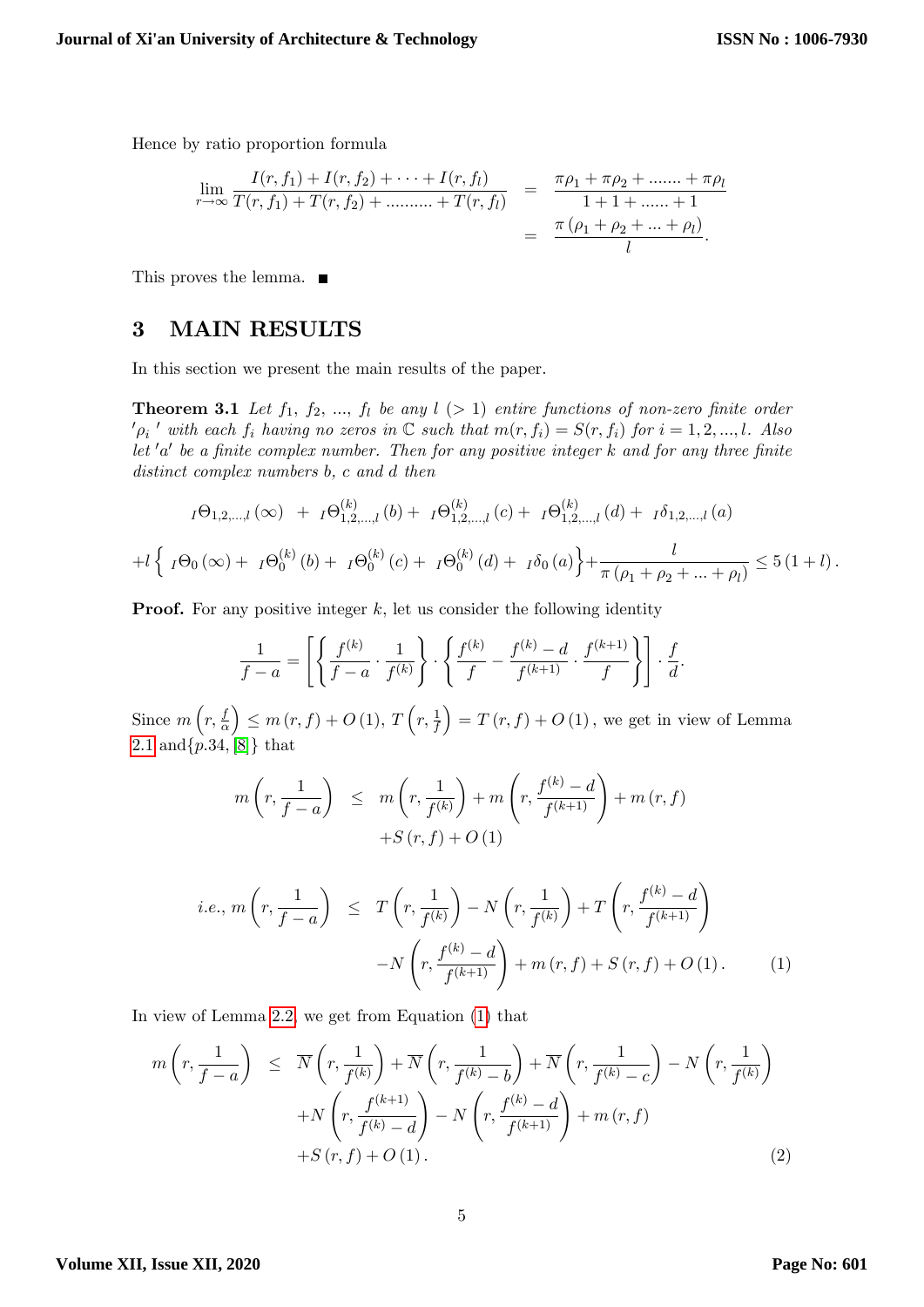As 
$$
\overline{N}\left(r, \frac{1}{f^{(k)}}\right) - N\left(r, \frac{1}{f^{(k)}}\right) \le 0
$$
, it follows from Equation (2) that  
\n
$$
m\left(r, \frac{1}{f-a}\right) \le \overline{N}\left(r, \frac{1}{f^{(k)}-b}\right) + \overline{N}\left(r, \frac{1}{f^{(k)}-c}\right) + N\left(r, f^{(k+1)}\right)
$$
\n
$$
+ N\left(r, \frac{1}{f^{(k)}-d}\right) - N\left(r, f^{(k)}\right) - N\left(r, \frac{1}{f^{(k+1)}}\right) + m\left(r, f\right)
$$
\n
$$
+ S\left(r, f\right) + O\left(1\right)
$$
\ni.e.,  $m\left(r, \frac{1}{f-a}\right) \le \overline{N}\left(r, f\right) + \overline{N}\left(r, \frac{1}{f^{(k)}-b}\right) + \overline{N}\left(r, \frac{1}{f^{(k)}-c}\right)$   
\n
$$
+ N\left(r, \frac{1}{f^{(k)}-d}\right) + m\left(r, f\right) + S\left(r, f\right) + O\left(1\right)
$$

<span id="page-5-0"></span>
$$
i.e., T(r,f) \leq \overline{N}(r,f) + \overline{N}\left(r, \frac{1}{f^{(k)} - b}\right) + \overline{N}\left(r, \frac{1}{f^{(k)} - c}\right) + N\left(r, \frac{1}{f^{(k)} - d}\right)
$$

$$
+ N\left(r, \frac{1}{f - a}\right) + m(r,f) + S(r,f) + O(1). \tag{3}
$$

Applying Equation [\(3\)](#page-5-0) for  $f_1$ ,  $f_2$ ,...,  $f_l$  we obtain that

$$
\{T(r, f_1) + T(r, f_2) + \dots + T(r, f_l)\}
$$
  
\n
$$
\leq \{\overline{N}(r, f_1) + \overline{N}(r, f_2) + \dots + \overline{N}(r, f_l)\}
$$
  
\n
$$
+ \left\{\overline{N}\left(r, \frac{1}{f_1^{(k)} - b}\right) + \overline{N}\left(r, \frac{1}{f_2^{(k)} - b}\right) + \dots + \overline{N}\left(r, \frac{1}{f_l^{(k)} - b}\right)\right\}
$$
  
\n
$$
+ \left\{\overline{N}\left(r, \frac{1}{f_1^{(k)} - d}\right) + \overline{N}\left(r, \frac{1}{f_2^{(k)} - d}\right) + \dots + \overline{N}\left(r, \frac{1}{f_l^{(k)} - d}\right)\right\}
$$
  
\n
$$
+ \left\{N\left(r, \frac{1}{f_1 - a}\right) + N\left(r, \frac{1}{f_2 - a}\right) + \dots + N\left(r, \frac{1}{f_l - a}\right)\right\}
$$
  
\n
$$
+ \{m(r, f_1) + m(r, f_2) + \dots + m(r, f_l)\}
$$
  
\n
$$
+ \{S(r, f_1) + S(r, f_2) + \dots + S(r, f_l)\} + O(1).
$$
  
\n(4)

<span id="page-5-1"></span>In view of  $m(r, f_1) = S(r, f_1), m(r, f_2) = S(r, f_2), ..., m(r, f_l) = S(r, f_l)$  and dividing both side of Equation [\(4\)](#page-5-1) by  $\{I(r, f_1) + I(r, f_2) + ... + I(r, f_l)\}\$  and taking limit superior we obtain in view of Lemma [2.5](#page-3-0) and Lemma [2.7](#page-3-2) that

$$
\frac{l}{\pi(\rho_1 + \rho_2 + \dots + \rho_l)} \leq \{1 - I\Theta_{1,2,\dots,l}(\infty)\} + l\{1 - I\Theta_{0}(\infty)\} + \left\{1 - I\Theta_{1,2,\dots,l}^{(k)}(b)\right\} \n+ l\left\{1 - I\Theta_{0}^{(k)}(b)\right\} + \left\{1 - I\Theta_{1,2,\dots,l}^{(k)}(c)\right\} + l\left\{1 - I\Theta_{0}^{(k)}(c)\right\} \n+ \left\{1 - I\Theta_{1,2,\dots,l}^{(k)}(d)\right\} + l\left\{1 - I\Theta_{0}^{(k)}(d)\right\} + \{1 - I\delta_{1,2,\dots,l}(a)\} \n+ l\{1 - I\delta_{0}(a)\}
$$
\n*i.e.*,  $I\Theta_{1,2,\dots,l}(\infty) + I\Theta_{1,2,\dots,l}^{(k)}(b) + I\Theta_{1,2,\dots,l}^{(k)}(c) + I\Theta_{1,2,\dots,l}^{(k)}(d) + I\delta_{1,2,\dots,l}(a)$   
\n+ l\left\{I\Theta\_{0}(\infty) + I\Theta\_{0}^{(k)}(b) + I\Theta\_{0}^{(k)}(c) + I\Theta\_{0}^{(k)}(d) + I\delta\_{0}(a)\right\} + \frac{l}{\pi(\rho\_1 + \rho\_2 + \dots + \rho\_l)} \leq 5(1+l).\nThus the theorem is established.

<span id="page-5-2"></span>Thus the theorem is established.

#### **Volume XII, Issue XII, 2020**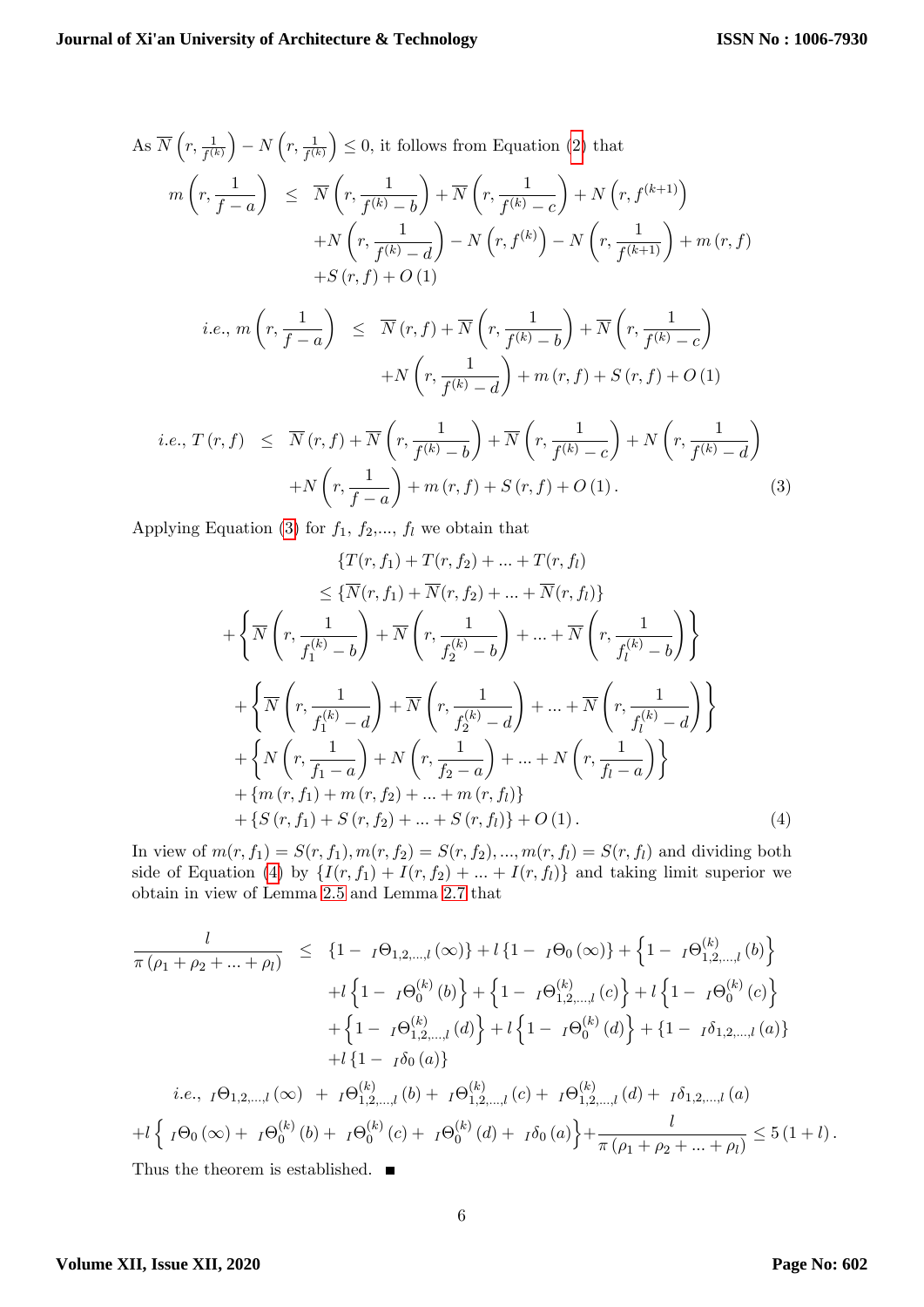**Remark [3.1](#page-4-2)** The condition  $\rho_1, \rho_2, ..., \rho_l > 0$  in Theorem 3.1 is necessary as we see from the following example.

**Example 1** Let 
$$
l = 2
$$
,  $f_1 = z$ ,  $f_2 = z^2$  and  $k = 1$ . Then  $N_{1,2}(r, f_1) = N_{1,2}(r, f_2) = \overline{N}_{1,2}(r, f_1) = \overline{N}_{1,2}(r, f_2) = \overline{N}_{1,2}^{(1)}(r, f_1) = \overline{N}_{1,2}^{(1)}(r, f_2) = N_0(r, f_1) = \overline{N}_0(r, f_2) = 0$ ,

$$
I(r, f_1) = \frac{r}{2\pi} \int_0^{2\pi} \left| \frac{f'(re^{i\theta})}{f(re^{i\theta})} \right| d\theta = \frac{r}{2\pi} \int_0^{2\pi} \left| \frac{re^{i\theta} \cdot i}{re^{i\theta}} \right| d\theta = \frac{r}{2\pi} \cdot 2\pi = r \neq 0,
$$

$$
I(r, f_2) = \frac{r}{2\pi} \int_0^{2\pi} \left| \frac{f'(re^{i\theta})}{f(re^{i\theta})} \right| d\theta = \frac{r}{2\pi} \int_0^{2\pi} \left| \frac{r^2 \cdot 2e^{2i\theta}}{r^2 \cdot e^{2i\theta}} \right| d\theta
$$

$$
= \frac{r}{2\pi} \int_0^{2\pi} |2| d\theta = \frac{r}{2\pi} \cdot 2 \int_0^{2\pi} d\theta = 2r \neq 0,
$$

$$
\rho_1 = \limsup_{r \to \infty} \frac{\log^{[2]} M(r, f)}{\log r} = \limsup_{r \to \infty} \frac{\log^{[2]} r}{\log r} = \limsup_{r \to \infty} \frac{1}{\log r} = 0
$$

and

$$
\rho_2 = \lim \sup_{r \to \infty} \frac{\log^{[2]} M(r, f)}{\log r} = \lim \sup_{r \to \infty} \frac{\log^{[2]} r^2}{\log r} = 0.
$$

Thus,

$$
I\Theta_{1,2}(\infty) = I\Theta_{1,2}^{(1)}(b) = I\Theta_{1,2}^{(1)}(c) = I\Theta_{1,2}^{(1)}(d) = I\delta_{1,2}(a) = 1
$$

and

$$
I\Theta_0(\infty) = I\Theta_0^{(1)}(b) = I\Theta_0^{(1)}(c) = I\Theta_0^{(1)}(d) = I\delta_0(a) = 1.
$$

Therefore,

$$
\infty \le 5(1+l) = 15,
$$

which is contrary to Theorem [3.1.](#page-5-2)

<span id="page-6-0"></span>**Remark 3.2** The condition  $b$ , c and d are any three distinct complex numbers in Theorem  $3.1'$  $3.1'$  is essential as is evident from the following examples.

**Example 2** Let  $l = 2$ ,  $f_1 = \exp(2z)$ ,  $f_2 = \exp(-2z)$ ,  $k = 1$  and  $b = c = d = 0$ . Then  $N_{1,2}(r, f_1) = N_{1,2}(r, f_2) = \overline{N}_{1,2}(r, f_1) = \overline{N}_{1,2}(r, f_2) = \overline{N}_{1,2}^{(1)}$  $\overline{N}^{(1)}_{1,2}\left(r,f_{1}\right)=\overline{N}^{(1)}_{1,2}$  $\int_{1,2}^{1} (r, f_2) =$  $N_0 (r, f_1) = N_0 (r, f_2) = 0,$ 

$$
I(r, f_1) = I(r, \exp(2z)) = \frac{r}{2\pi} \int_0^{2\pi} \left| \frac{f'(re^{i\theta})}{f(re^{i\theta})} \right| d\theta = \frac{r}{2\pi} \int_0^{2\pi} \left| \frac{e^{2re^{i\theta}} \cdot 2re^{i\theta} \cdot i}{e^{2re^{i\theta}}} \right| d\theta
$$
  
=  $\frac{r}{2\pi} \int_0^{2\pi} \left| 2re^{i\theta} \cdot i \right| d\theta = \frac{r}{2\pi} \int_0^{2\pi} (2r) d\theta = \frac{r^2}{\pi} \int_0^{2\pi} d\theta = \frac{r^2}{\pi} \cdot 2\pi = 2r^2 \neq 0,$ 

$$
I(r, f_2) = I(r, \exp(-2z)) = \frac{r}{2\pi} \int_0^{2\pi} \left| \frac{f'(re^{i\theta})}{f(re^{i\theta})} \right| d\theta = \frac{r}{2\pi} \int_0^{2\pi} \left| \frac{e^{-2re^{i\theta}} \cdot 2re^{i\theta} \cdot (-i)}{e^{-2re^{i\theta}}} \right| d\theta
$$
  
=  $\frac{r}{2\pi} \int_0^{2\pi} \left| 2re^{i\theta} \cdot (-i) \right| d\theta = \frac{r}{2\pi} \int_0^{2\pi} (2r) d\theta = \frac{r^2}{\pi} \int_0^{2\pi} d\theta = \frac{r^2}{\pi} \cdot 2\pi = 2r^2 \neq 0,$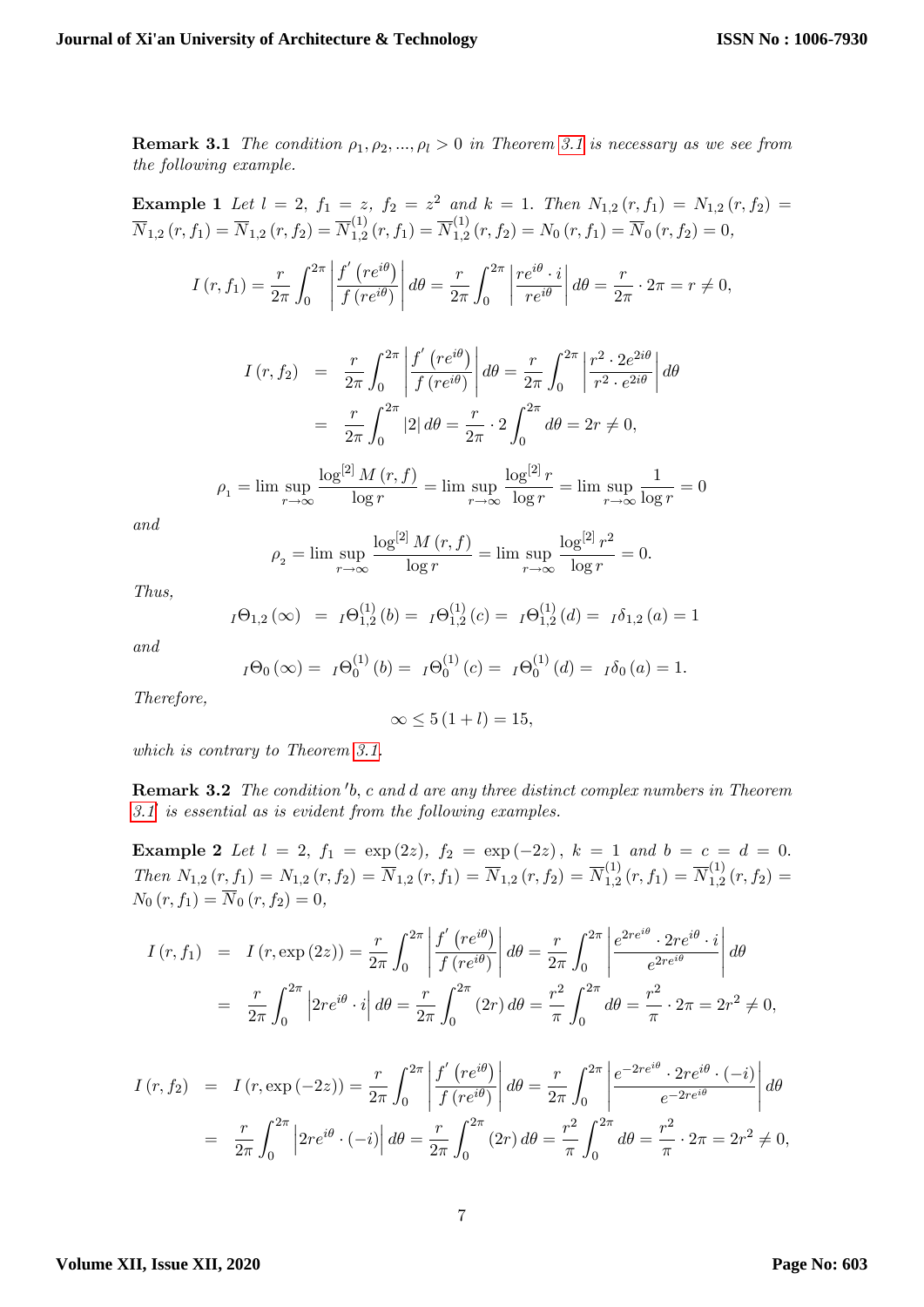$$
\rho_1 = \limsup_{r \to \infty} \frac{\log^{[2]} M(r, f)}{\log r} = \limsup_{r \to \infty} \frac{\log^{[2]} e^{2r}}{\log r} = \limsup_{r \to \infty} \frac{\log(2r)}{\log r} = 1
$$

 $\rho_2 = 1.$ 

Hence,

and

$$
I\Theta_{1,2}(\infty) = I\Theta_{1,2}^{(1)}(0) = I\delta_{1,2}(0) = 1
$$

and

$$
I\Theta_0(\infty) = I\Theta_0^{(1)}(0) = I\delta_0(0) = 1.
$$

Therefore,

$$
I\Theta_{1,2,...,l}(\infty) + I\Theta_{1,2,...,l}^{(k)}(b) + I\Theta_{1,2,...,l}^{(k)}(c) + I\Theta_{1,2,...,l}^{(k)}(d) + I\delta_{1,2,...,l}(a)
$$

$$
+ I\left\{ I\Theta_{0}(\infty) + I\Theta_{0}^{(k)}(b) + I\Theta_{0}^{(k)}(c) + I\Theta_{0}^{(k)}(d) + I\delta_{0}(a) \right\} + \frac{l}{\pi(\rho_{1} + \rho_{2} + ... + \rho_{l})} = 15 + \frac{1}{\pi}
$$

and

 $5(1+l) = 15,$ 

which contradicts Theorem [3.1.](#page-4-2)

**Example 3** Let  $l = 2$ ,  $f_1 = \exp(2z)$ ,  $f_2 = \exp(-2z)$ ,  $k = 1$  and  $b = c = d = \infty$ . Then  $N_{1,2}(r, f_1) = N_{1,2}(r, f_2) = \overline{N}_{1,2}(r, f_1) = \overline{N}_{1,2}(r, f_2) = \overline{N}_{1,2}^{(1)}$  $\overline{N}_{1,2}^{(1)}\left( r,f_{1}\right) =\overline{N}_{1,2}^{(1)}$  $\int_{1,2}^{1} (r, f_2) =$  $N_{0}\left( r,f_{1}\right) =\overline{N}_{0}\left( r,f_{2}\right) =0,$ 

$$
I(r, f1) = 2r2 \neq 0,
$$
  
\n
$$
I(r, f2) = 2r2 \neq 0,
$$
  
\n
$$
\rho1 = 1
$$

 $\rho_2 = 1.$ 

and

Hence,

$$
I\Theta_{1,2}(\infty) = I\Theta_{1,2}^{(1)}(\infty) = I\delta_{1,2}(a) = 1
$$

and

$$
I\Theta_0(\infty) = I\Theta_0^{(1)}(\infty) = I\delta_0(\infty) = 1.
$$

Therefore,

$$
I\Theta_{1,2,...,l}(\infty) + I\Theta_{1,2,...,l}^{(k)}(b) + I\Theta_{1,2,...,l}^{(k)}(c) + I\Theta_{1,2,...,l}^{(k)}(d) + I\delta_{1,2,...,l}(a)
$$
  
+
$$
I\left\{ I\Theta_{0}(\infty) + I\Theta_{0}^{(k)}(b) + I\Theta_{0}^{(k)}(c) + I\Theta_{0}^{(k)}(d) + I\delta_{0}(a) \right\} + \frac{l}{\pi(\rho_{1} + \rho_{2} + ... + \rho_{l})} = 15 + \frac{1}{\pi}
$$
  
and

and

 $5(1+l) = 15.$ 

So, we arrive at a contradiction.

**Remark 3.3** The condition 'each  $f_i$  for  $i = 1, 2, ..., l$  having no zeros in  $\mathbb C$  in Theorem  $3.1'$  $3.1'$  is essential as we see in the following example.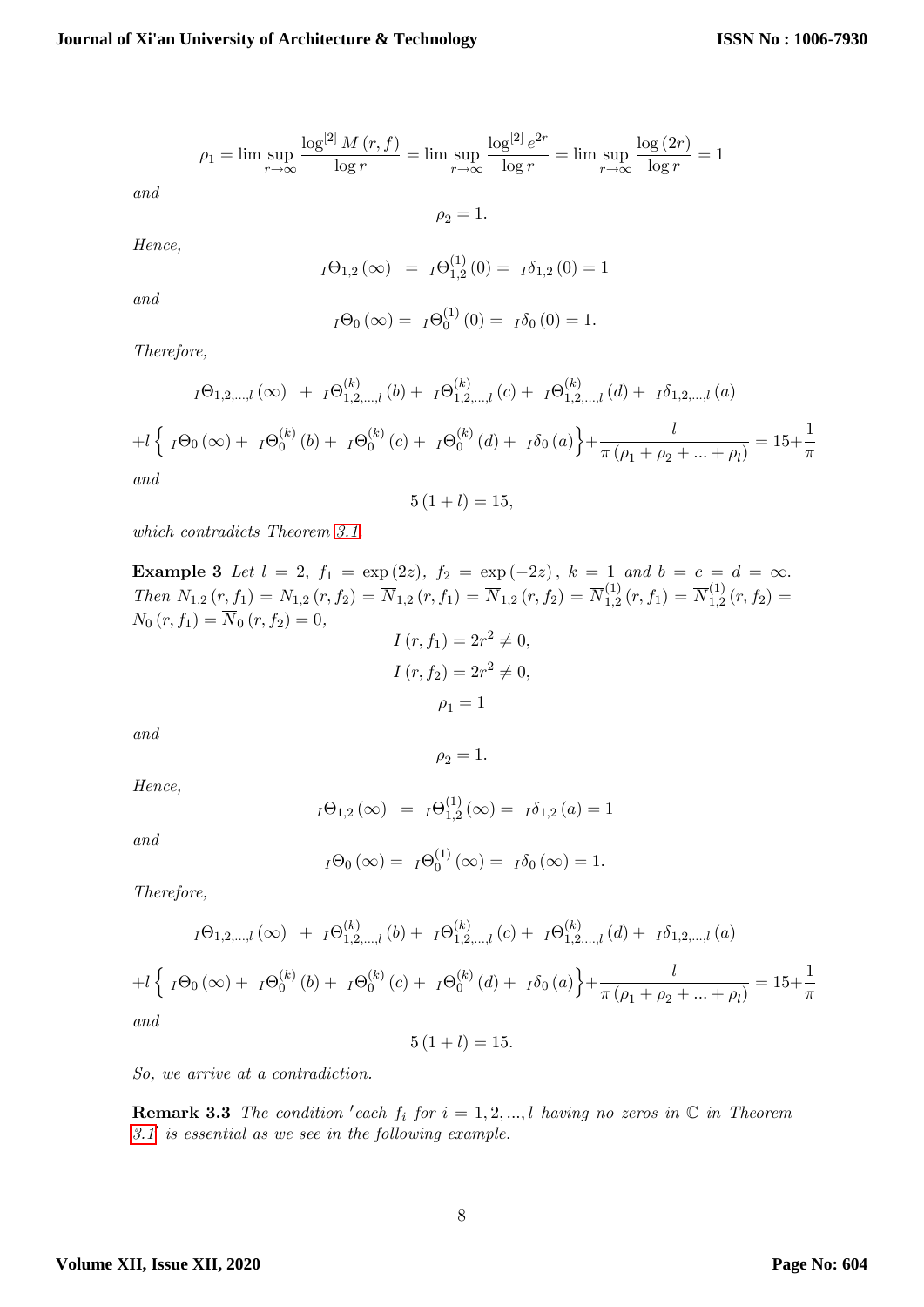**Example 4** Let  $l = 2$ ,  $f_1 = z$ ,  $f_2 = \exp z$  and  $k = 1$ . Then we get that  $N_{1,2}(r, f_1) =$  $N_{1,2}\left( r,f_{2}\right) =\overline{N}_{1,2}\left( r,f_{1}\right) =\overline{N}_{1,2}\left( r,f_{2}\right) =\overline{N}_{1,2}^{(1)}$  $\overline{N}_{1,2}^{(1)}\left( r,f_{1}\right) =\overline{N}_{1,2}^{(1)}$  $\Gamma^{(1)}_{1,2}\left(r,f_{2}\right)=N_{0}\left(r,f_{1}\right)=N_{0}\left(r,f_{2}\right)=$ 0,  $I(r, f_1) = \frac{r}{2\pi}$  $\int^{2\pi}$  $\boldsymbol{0}$   $f'(re^{i\theta})$  $f\left(re^{i\theta}\right)$   $d\theta = \frac{r}{\delta}$  $2\pi$  $\int^{2\pi}$  $\mathbf{0}$   $\frac{re^{i\theta} \cdot i}{}$  $re^{i\theta}$  $\begin{array}{c} \begin{array}{c} \begin{array}{c} \end{array} \\ \begin{array}{c} \end{array} \end{array} \end{array}$  $d\theta = \frac{r}{2}$  $\frac{1}{2\pi} \cdot 2\pi = r \neq 0,$  $I(r, f_2) = \frac{r}{2\pi}$  $\int^{2\pi}$ 0  $f'(re^{i\theta})$  $f(re^{i\theta})$   $d\theta = \frac{r}{2}$  $2\pi$  $\int^{2\pi}$ 0  $e^{re^{i\theta}}\cdot re^{i\theta}\cdot i$  $e^{re^{i\theta}}$   $d\theta = \frac{r}{2}$  $2\pi$  $\int^{2\pi}$ 0  $\left|re^{i\theta}\cdot i\right|d\theta$  $=\frac{r}{2}$  $2\pi$  $\int_0^{2\pi}$ 0  $(r) d\theta = \frac{r^2}{2}$  $2\pi$  $\int^{2\pi}$ 0  $d\theta = \frac{r^2}{2}$  $\frac{r}{2\pi} \cdot 2\pi = r^2 \neq 0,$  $\rho_1 = \limsup$  $r\rightarrow\infty$  $\log^{[2]}M\left( r,f\right)$  $\frac{\log r}{\log r} = \limsup_{r \to \infty}$  $r\rightarrow\infty$  $\log^{[2]}r$  $\frac{\log r}{\log r} = \lim \sup_{r \to \infty}$  $r \rightarrow \infty$ 1  $\frac{1}{\log r} = 0$ 

and

$$
\rho_2 = \lim \sup_{r \to \infty} \frac{\log^{[2]} M(r, f)}{\log r} = \lim \sup_{r \to \infty} \frac{\log^{[2]} e^r}{\log r} = 1.
$$

Thus,

$$
I\Theta_{1,2}(\infty) = I\Theta_{1,2}^{(1)}(b) = I\Theta_{1,2}^{(1)}(c) = I\Theta_{1,2}^{(1)}(d) = I\delta_{1,2}(a) = 1
$$

and

$$
I\Theta_0(\infty) = I\Theta_0^{(1)}(b) = I\Theta_0^{(1)}(c) = I\Theta_0^{(1)}(d) = I\delta_0(a) = 1.
$$

Therefore,

$$
I\Theta_{1,2,...,l}(\infty) + I\Theta_{1,2,...,l}^{(k)}(b) + I\Theta_{1,2,...,l}^{(k)}(c) + I\Theta_{1,2,...,l}^{(k)}(d) + I\delta_{1,2,...,l}(a)
$$
  
+
$$
I\left\{ I\Theta_{0}(\infty) + I\Theta_{0}^{(k)}(b) + I\Theta_{0}^{(k)}(c) + I\Theta_{0}^{(k)}(d) + I\delta_{0}(a) \right\} + \frac{l}{\pi(\rho_{1} + \rho_{2} + ... + \rho_{l})}
$$
  
= 1 + 1 + 1 + 1 + 1 + 10 +  $\frac{2}{\pi}$  = 15 +  $\frac{2}{\pi}$ 

an

$$
5(1+l)=15,
$$

which contradicts Theorem [3.1.](#page-4-2)

<span id="page-8-1"></span>**Theorem 3.2** Let  $f_1$ ,  $f_2$ , ...,  $f_l$  be any  $l$  (> 1) entire functions of non-zero finite order  $\nonumber{N_{\rho_i}}'$  with each  $f_i$  for  $i=1,2,....,l$  having no zeros in  $\mathbb C$  such that  $m(r,f_1)=S(r,f_1)$ ,  $m(r, f_2) = S(r, f_2), ..., m(r, f_l) = S(r, f_l)$ . Also let 'a' be any finite complex number. Then for any positive integer k and for any two distinct finite complex numbers  $'b'$  and  $'c'$ ,

$$
(2k+1) \ \ I\Theta_{1,2,\dots,l}(\infty) + 2 \ \ I\delta_{1,2,\dots,l}(a) + \ \ I\delta_{1,2,\dots,l}(b) + \ \ I\Theta_{1,2,\dots,l}^{(k)}(c)
$$

$$
+l\left\{(2k+1)\ \ _{I}\Theta_{0}\left(\infty\right)+2\ \ _{I}\delta_{0}\left(a\right)+\ \ _{I}\delta_{0}\left(b\right)+\ \ _{I}\Theta_{0}^{\left(k\right)}\left(c\right)\right\}+\frac{l}{\pi\left(\rho_{1}+\rho_{2}+...+\rho_{l}\right)}\leq\left(2k+5\right)\left(1+l\right).
$$

Proof. Let us consider the identity

<span id="page-8-0"></span>
$$
\frac{b-a}{f-a} = \left\{ \frac{f^{(k)}}{f-a} \cdot \frac{f-a}{f^{(k)}} - \frac{f^{(k)}}{f-a} \cdot \frac{f-b}{f^{(k)}} \right\} \cdot \left[ \left\{ \frac{f^{(k)}}{f} - \frac{f^{(k)}-c}{f^{(k+1)}} \cdot \frac{f^{(k+1)}}{f} \right\} \cdot \frac{f}{c} \right].
$$
 (5)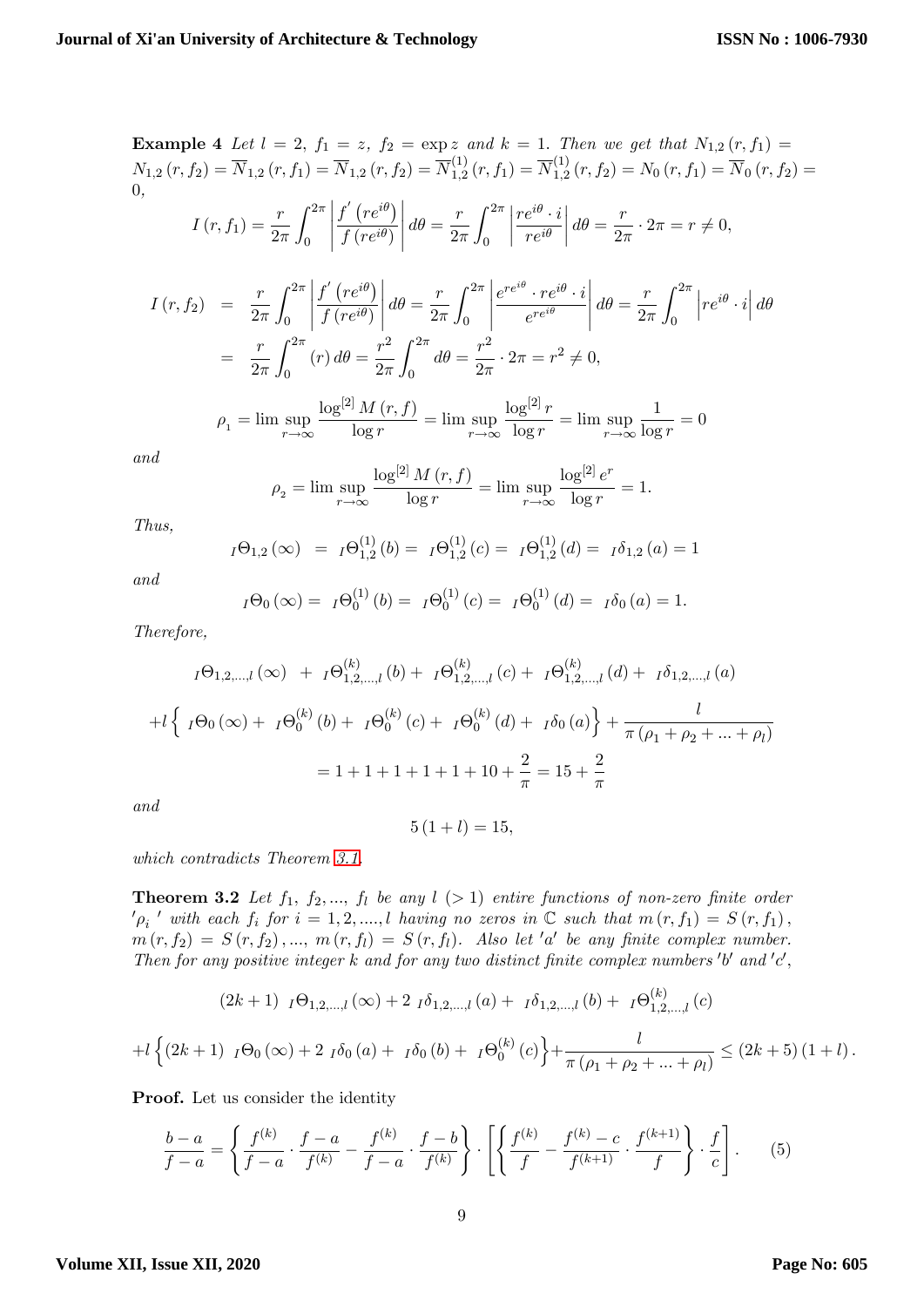Since  $m\left(r,\frac{f}{g}\right)$  $\alpha$  $\left( \sum_{i=1}^{n} \sigma_{i}(r, f) + O(1) \right)$ , we get from Equation [\(5\)](#page-8-0) in view of Lemma [2.1](#page-2-2) and  ${p.34,[8]}$  ${p.34,[8]}$  ${p.34,[8]}$  that

<span id="page-9-0"></span>
$$
m\left(r, \frac{b-a}{f-a}\right) \leq m\left(r, \frac{f-a}{f^{(k)}}\right) + m\left(r, \frac{f-b}{f^{(k)}}\right) + m\left(r, \frac{f^{(k)}-c}{f^{(k+1)}}\right) + m\left(r, f\right) + S\left(r, f\right) + O\left(1\right). \tag{6}
$$

As  $m\left(r, \frac{1}{f-a}\right)$  $\Big) \leq m \left( r, \frac{b-a}{f-b} \right)$  $+ O (1), T (r, \frac{1}{f})$  $\left( \int_{0}^{\infty} f(x, f) + O(1) \text{ and } N\left(r, \frac{1}{f^{(k)}}\right) \geq 0, \text{ we} \right)$ get from Equation [\(6\)](#page-9-0) that

$$
m\left(r, \frac{1}{f-a}\right) \leq T\left(r, \frac{f-a}{f^{(k)}}\right) - N\left(r, \frac{f-a}{f^{(k)}}\right) + T\left(r, \frac{f-b}{f^{(k)}}\right) - N\left(r, \frac{f^{-b}}{f^{(k)}}\right)
$$

$$
+T\left(r, \frac{f^{(k)}-c}{f^{(k+1)}}\right) - N\left(r, \frac{f^{(k)}-c}{f^{(k+1)}}\right) + m\left(r, f\right) + S\left(r, f\right) + O\left(1\right)
$$

i.e., 
$$
m(r, \frac{1}{f-a}) \leq T(r, \frac{f^{(k)}}{f-a}) - N(r, \frac{f-a}{f^{(k)}}) + T(r, \frac{f^{(k)}}{f-b}) - N(r, \frac{f-b}{f^{(k)}})
$$
  
  $+T(r, \frac{f^{(k+1)}}{f^{(k)}-c}) - N(r, \frac{f^{(k)}-c}{f^{(k+1)}}) + m(r, f) + S(r, f) + O(1)$ 

i.e., 
$$
m(r, \frac{1}{f-a}) \le N(r, \frac{f^{(k)}}{f-a}) - N(r, \frac{f-a}{f^{(k)}}) + N(r, \frac{f^{(k)}}{f-b}) - N(r, \frac{f-b}{f^{(k)}})
$$
  
  $+ N(r, \frac{f^{(k+1)}}{f^{(k)}-c}) - N(r, \frac{f^{(k)}-c}{f^{(k+1)}}) + m(r, f) + S(r, f) + O(1)$ 

<span id="page-9-1"></span>
$$
i.e., m\left(r, \frac{1}{f-a}\right) \leq N\left(r, f^{(k)}\right) + N\left(r, \frac{1}{f-a}\right) - N\left(r, f-a\right) - N\left(r, \frac{1}{f^{(k)}}\right)
$$

$$
+ N\left(r, f^{(k)}\right) + N\left(r, \frac{1}{f-b}\right) - N\left(r, f-b\right) - N\left(r, \frac{1}{f^{(k)}}\right)
$$

$$
+ N\left(r, f^{(k+1)}\right) + N\left(r, \frac{1}{f^{(k)}-c}\right) - N\left(r, f^{(k)}-c\right) - N\left(r, \frac{1}{f^{(k+1)}}\right)
$$

$$
+ m\left(r, f\right) + S\left(r, f\right) + O\left(1\right). \tag{7}
$$

Since,  $N(r, f^{(k+1)}) - N(r, f^{(k)}) = \overline{N}(r, f), N(r, \frac{1}{f^{(k)} - c})$  $\left( r,\frac{1}{f^{(k+1)}} \right) = \overline{N} \left( r,\frac{1}{f^{(k)}-\epsilon} \right)$  $\setminus$ and  $N\left(r, \frac{1}{f^{(k)}}\right) \geq 0$ , we obtain from Equation [\(7\)](#page-9-1) that

$$
m\left(r, \frac{1}{f-a}\right) \leq N(r, f) + k\overline{N}(r, f) + N\left(r, \frac{1}{f-a}\right) - N(r, f)
$$

$$
+ N(r, f) + k\overline{N}(r, f) + N\left(r, \frac{1}{f-b}\right) - N(r, f)
$$

$$
+ \overline{N}(r, f) + \overline{N}\left(r, \frac{1}{f^{(k)}-c}\right) + m(r, f) + S(r, f) + O(1)
$$

#### **Volume XII, Issue XII, 2020**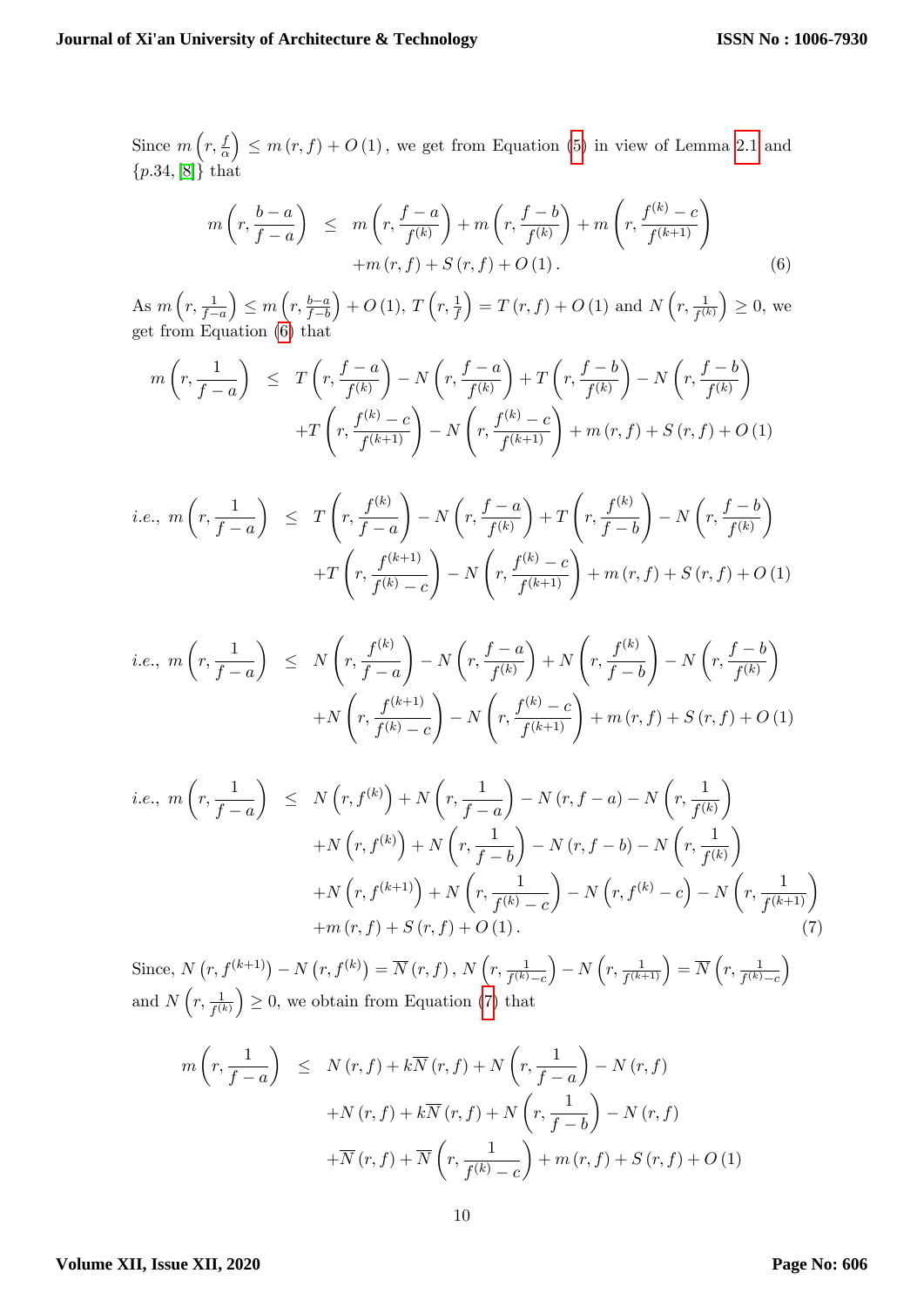i.e., 
$$
m\left(r, \frac{1}{f-a}\right) \leq (2k+1)\overline{N}(r, f) + N\left(r, \frac{1}{f-a}\right) + N\left(r, \frac{1}{f-b}\right)
$$
  

$$
+ \overline{N}\left(r, \frac{1}{f^{(k)}-c}\right) + m(r, f) + S(r, f) + O(1)
$$
  
*i.e.*,  $T(r, f) \leq (2k+1)\overline{N}(r, f) + 2N\left(r, \frac{1}{f-a}\right) + N\left(r, \frac{1}{f-b}\right)$   

$$
+ \overline{N}\left(r, \frac{1}{f^{(k)}-c}\right) + m(r, f) + S(r, f) + O(1).
$$
 (8)

<span id="page-10-0"></span>Applying Equation [\(8\)](#page-10-0) for  $f_1, f_2, ..., f_l$  we get that

$$
\{T(r, f_1) + T(r, f_2) + \ldots + T(r, f_l)\}\
$$

<span id="page-10-1"></span>
$$
\leq (2k+1)\{\overline{N}(r, f_1) + \overline{N}(r, f_2) + \dots + \overline{N}(r, f_l)\}+2\left\{N\left(r, \frac{1}{f_1 - a}\right) + N\left(r, \frac{1}{f_2 - a}\right) + \dots + N\left(r, \frac{1}{f_l - a}\right)\right\}+ \left\{N\left(r, \frac{1}{f_1 - b}\right) + N\left(r, \frac{1}{f_2 - b}\right) + \dots + N\left(r, \frac{1}{f_l - b}\right)\right\}+ \left\{\overline{N}\left(r, \frac{1}{f_1^{(k)} - c}\right) + \overline{N}\left(r, \frac{1}{f_2^{(k)} - c}\right) + \dots + \overline{N}\left(r, \frac{1}{f_l^{(k)} - c}\right)\right\}+ \left\{m(r, f_1) + m(r, f_2) + \dots + m(r, f_l)\right\}+ \left\{S(r, f_1) + S(r, f_2) + \dots + S(r, f_l)\right\} + O(1). \tag{9}
$$

In view of  $m(r, f_1) = S(r, f_1)$ ,  $m(r, f_2) = S(r, f_2)$ , ...,  $m(r, f_1) = S(r, f_1)$  and dividing both side of Equation [\(9\)](#page-10-1) by  $\{I(r, f_1) + I(r, f_2) + ... + I(r, f_l)\}\$  and taking limit superior we obtain in view of Lemma [2.5](#page-3-0) and Lemma [2.7](#page-3-2) that

$$
\frac{l}{\pi(\rho_1 + \rho_2 + \dots + \rho_l)} \leq (2k+1) [\{1 - I\Theta_{1,2,\dots,l}(\infty)\} + l \{1 - I\Theta_0(\infty)\}] \n+2 [\{1 - I\delta_{1,2,\dots,l}(a)\} + l \{1 - I\delta_0(a)\}] \n+ \{1 - I\delta_{1,2,\dots,l}(b)\} + l \{1 - I\delta_0(b)\} \n+ \{1 - I\Theta_{1,2,\dots,l}^{(k)}(c)\} + l \{1 - I\Theta_0^{(k)}(c)\} \ni.e., (2k+1) I\Theta_{1,2,\dots,l}(\infty) + 2 I\delta_{1,2,\dots,l}(a) + I\delta_{1,2,\dots,l}(b) + I\Theta_{1,2,\dots,l}^{(k)}(c) \n\{(2k+1) I\Theta_0(\infty) + 2 I\delta_0(a) + I\delta_0(b) + I\Theta_0^{(k)}(c)\} + \frac{l}{\pi(\rho_1 + \rho_2 + \dots + \rho_l)} \leq (2k+5) (1+l).
$$

This proves the theorem.  $\quad \blacksquare$ 

**Remark 3.4** The condition  $\rho_1, \rho_2, ..., \rho_l > 0$  in Theorem [3.2](#page-8-1) is necessary as we see from the following example.

**Example 5** Let 
$$
l = 2
$$
,  $f_1 = z$ ,  $f_2 = z^2$  and  $k = 1$ . Then  $N_{1,2}(r, f_1) = N_{1,2}(r, f_2) = \overline{N}_{1,2}(r, f_1) = \overline{N}_{1,2}(r, f_2) = \overline{N}_{1,2}^{(1)}(r, f_1) = \overline{N}_{1,2}^{(1)}(r, f_2) = N_0(r, f_1) = \overline{N}_0(r, f_2) = 0$ ,

$$
I(r, f_1) = r \neq 0,
$$

 $+l$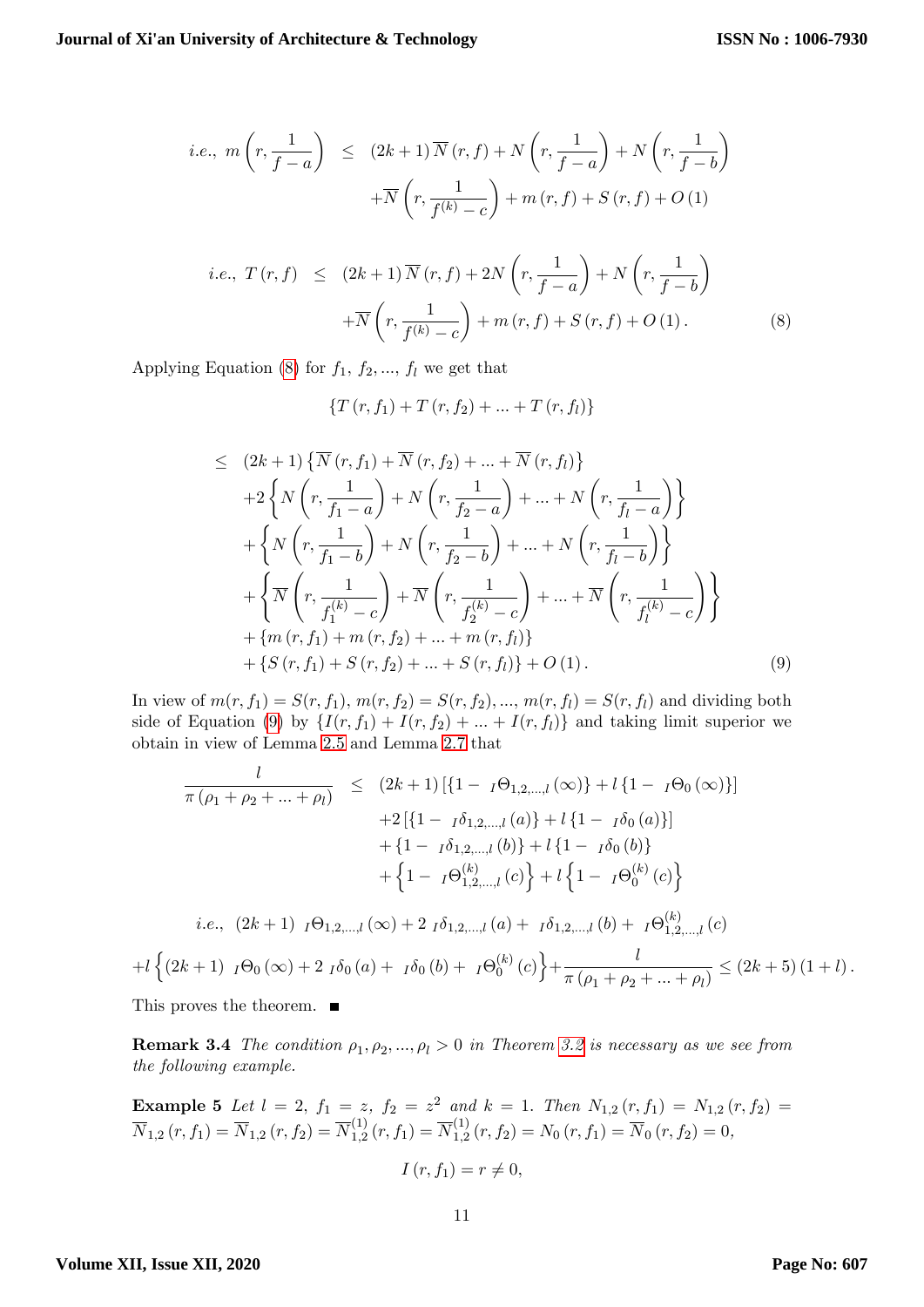$I(r, f_2) = 2r \neq 0,$  $\rho_{1} = 0$ 

and

 $\rho_{2} = 0.$ 

Thus,

$$
I\Theta_{1,2}\left(\infty\right)=I\delta_{1,2}\left(a\right)=I\delta_{1,2}\left(b\right)=I\Theta_{1,2}^{\left(1\right)}\left(c\right)=1
$$

and

$$
I\Theta_0(\infty) = I\delta_0(a) = I\delta_0(b) = I\Theta_0^{(1)}(c) = 1
$$

Therefore,

$$
\infty \le (2k+5)(1+l) = 21,
$$

which is contradictory to the conclusion of Theorem [3.2.](#page-6-0)

**Remark 3.5** The condition  $a$ , b and c are any three distinct complex numbers in Theorem  $3.2<sup>'</sup>$  $3.2<sup>'</sup>$  is essential as is evident from the following examples.

**Example 6** Let  $l = 2$ ,  $f_1 = \exp(2z)$ ,  $f_2 = \exp(-2z)$ ,  $k = 1$  and  $a = b = c = \infty$ . Then we see that  $N_{1,2}(r, f_1) = N_{1,2}(r, f_2) = \overline{N}_{1,2}(r, f_1) = \overline{N}_{1,2}(r, f_2) = \overline{N}_{1,2}^{(1)}$  $f_{1,2}^{(1)}(r,f_1) =$  $\overline{N}^{(1)}_{1.2}$  $I_{1,2}^{(1)}(r, f_2) = N_0(r, f_1) = N_0(r, f_2) = 0,$ 

$$
T(r, f_1) = \frac{r}{\Pi},
$$
  
\n
$$
T(r, f_2) = T\left(r, \frac{1}{f_1}\right) = T(r, f_1) + O(1) = \frac{r}{\Pi} + O(1),
$$
  
\n
$$
I(r, f_1) = r^2 \neq 0,
$$
  
\n
$$
I(r, f_2) = r^2 \neq 0,
$$
  
\n
$$
\rho_1 = 1
$$

and

$$
\rho_{_2}=1.
$$

Thus,

$$
I\Theta_{1,2}(\infty) = I\delta_{1,2}(\infty) = I\Theta_{1,2}^{(1)}(\infty) = 1
$$

and

$$
I\Theta_0(\infty) = I\delta_0(\infty) = I\Theta_0^{(1)}(\infty) = 1.
$$

Therefore,

$$
(2k+1) \ \ I\Theta_{1,2,\dots,l}(\infty) + 2 \ \ I\delta_{1,2,\dots,l}(a) + \ \ I\delta_{1,2,\dots,l}(b) + \ \ I\Theta_{1,2,\dots,l}^{(k)}(c)
$$

$$
+l\left\{(2k+1) \ \ {}_I\Theta_0\left(\infty\right)+2 \ \ {}_I\delta_0\left(a\right)+\ {}_I\delta_0\left(b\right)+\ {}_I\Theta_0^{(k)}\left(c\right)\right\}+\frac{l}{\pi\left(\rho_1+\rho_2+\ldots+\rho_l\right)}
$$
\n
$$
=3+2+1+1+6+4+2+2+\frac{2}{2\pi}=21+\frac{1}{\pi}
$$

and

$$
(2k+5)(1+l) = 21,
$$

which contradicts Theorem [3.2.](#page-8-1)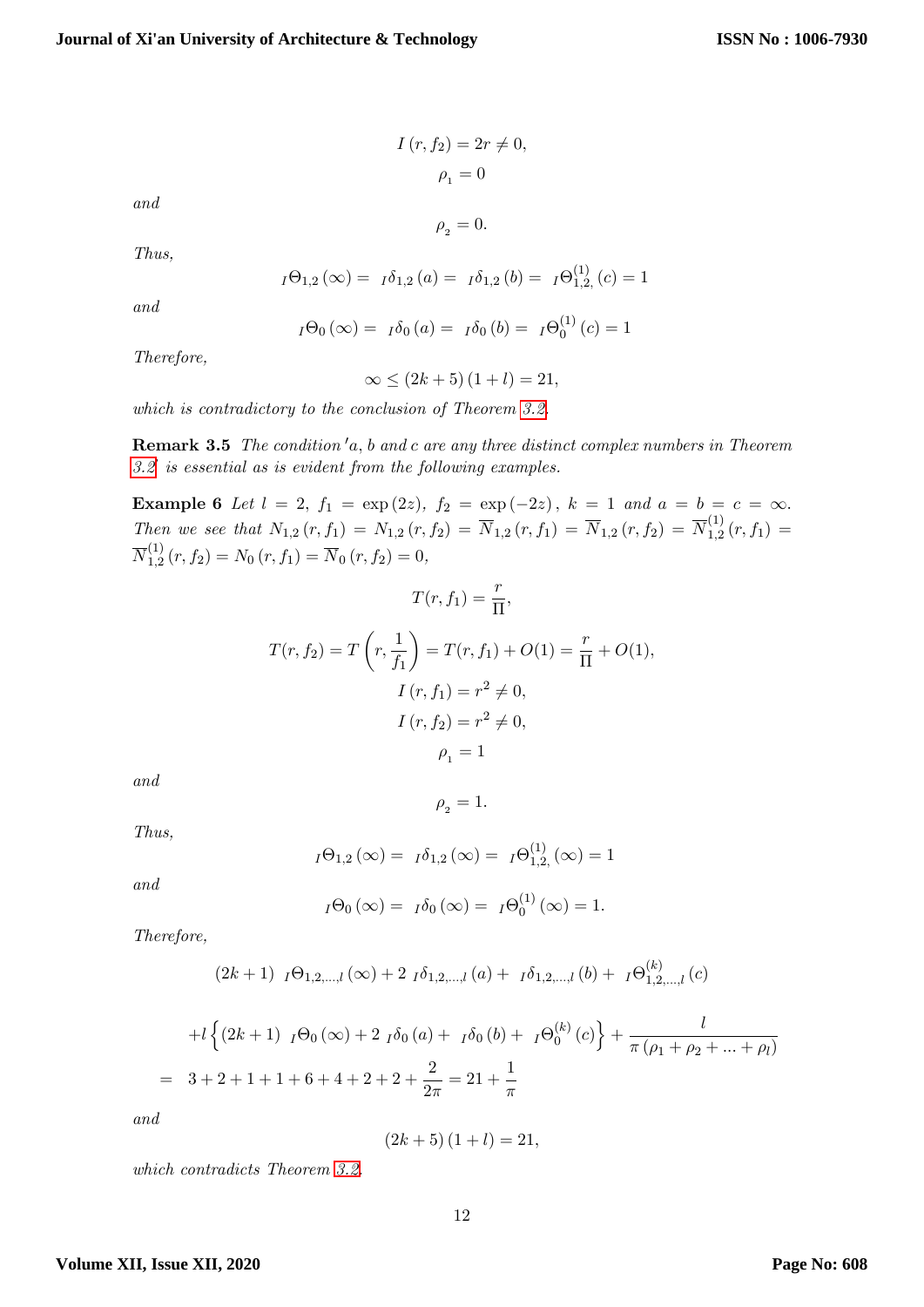Example 7 Let 
$$
l = 2
$$
,  $f_1 = \exp(z)$ ,  $f_2 = \exp(-z)$ ,  $k = 1$  and  $a = b = c = 0$ .  
\nThen  $N_{1,2}(r, f_1) = N_{1,2}(r, f_2) = \overline{N}_{1,2}(r, f_1) = \overline{N}_{1,2}(r, f_2) = \overline{N}_{1,2}^{(1)}(r, f_1) = \overline{N}_{1,2}^{(1)}(r, f_1) = \overline{N}_{1,2}^{(1)}(r, f_2) = N_0(r, f_1) = \overline{N}_0(r, f_2) = 0,$   
\n
$$
T(r, f_1) = N(r, f) + m(r, f) = \frac{1}{2\Pi} \int_0^{\Pi} \log^+ \left| f(re^{i\theta}) \right| d\theta = \frac{1}{2\Pi} \int_0^{\Pi} \log^+ \left| e^{re^{i\theta}} \right|
$$
\n
$$
= \frac{1}{2\Pi} \int_0^{\Pi} \log^+(e^{r\cos\theta}) d\theta = \frac{1}{2\Pi} \int_0^{\frac{\Pi}{2}} r \cos\theta d\theta = \frac{r}{\Pi},
$$
\n
$$
T(r, f_2) = T\left(r, \frac{1}{f_1}\right) = T(r, f_1) + O(1) = \frac{r}{\Pi} + O(1),
$$
\n
$$
I(r, f_1) = \frac{r}{2\pi} \int_0^{2\pi} \left| \frac{f'(re^{i\theta})}{f(re^{i\theta})} \right| d\theta = \frac{r}{2\pi} \int_0^{2\pi} \left| \frac{e^{re^{i\theta}} \cdot re^{i\theta} \cdot i}{e^{re^{i\theta}}} \right| d\theta = \frac{r}{2\pi} \int_0^{2\pi} \left| re^{i\theta} \cdot i \right| d\theta
$$
\n
$$
= \frac{r}{2\pi} \int_0^{2\pi} (r) d\theta = \frac{r^2}{2\pi} \int_0^{2\pi} d\theta = \frac{r^2}{2\pi} \cdot 2\pi = r^2 \neq 0,
$$
\n
$$
I(r, f_2) = \frac{r}{2\pi} \int_0^{2\pi} \left| \frac{f'(re^{i\theta
$$

$$
\rho_1 = \limsup_{r \to \infty} \frac{\log T\left(r; f\right)}{\log r} = \limsup_{r \to \infty} \frac{\log \frac{r}{\pi}}{\log r} = 1
$$

and

$$
\rho_2 = \limsup_{r \to \infty} \frac{\log T(r; f)}{\log r} = \limsup_{r \to \infty} \frac{\log \frac{r}{\pi} + O(1)}{\log r} = 1.
$$

Thus,

$$
I\Theta_{1,2}(\infty) = I\delta_{1,2}(0) = I\Theta_{1,2}^{(1)}(0) = 1
$$

and

$$
I\Theta_0(\infty) = I\delta_0(0) = I\Theta_0^{(1)}(0) = 1.
$$

Therefore,

$$
(2k+1) \ \ I\Theta_{1,2,\dots,l}(\infty) + 2 \ \ I\delta_{1,2,\dots,l}(a) + \ \ I\delta_{1,2,\dots,l}(b) + \ \ I\Theta_{1,2,\dots,l}^{(k)}(c)
$$

+
$$
l \left\{ (2k+1) \ {}_{I}\Theta_{0}(\infty) + 2 \ {}_{I}\delta_{0}(a) + {}_{I}\delta_{0}(b) + {}_{I}\Theta_{0}^{(k)}(c) \right\} + \frac{l}{\pi (\rho_{1} + \rho_{2} + ... + \rho_{l})}
$$
  
= 3+2+1+1+6+4+2+2+ $\frac{2}{2\pi}$  = 21+ $\frac{1}{\pi}$ 

and

$$
(2k+5)(1+l) = 21,
$$

which is contrary to Theorem [3.2.](#page-8-1)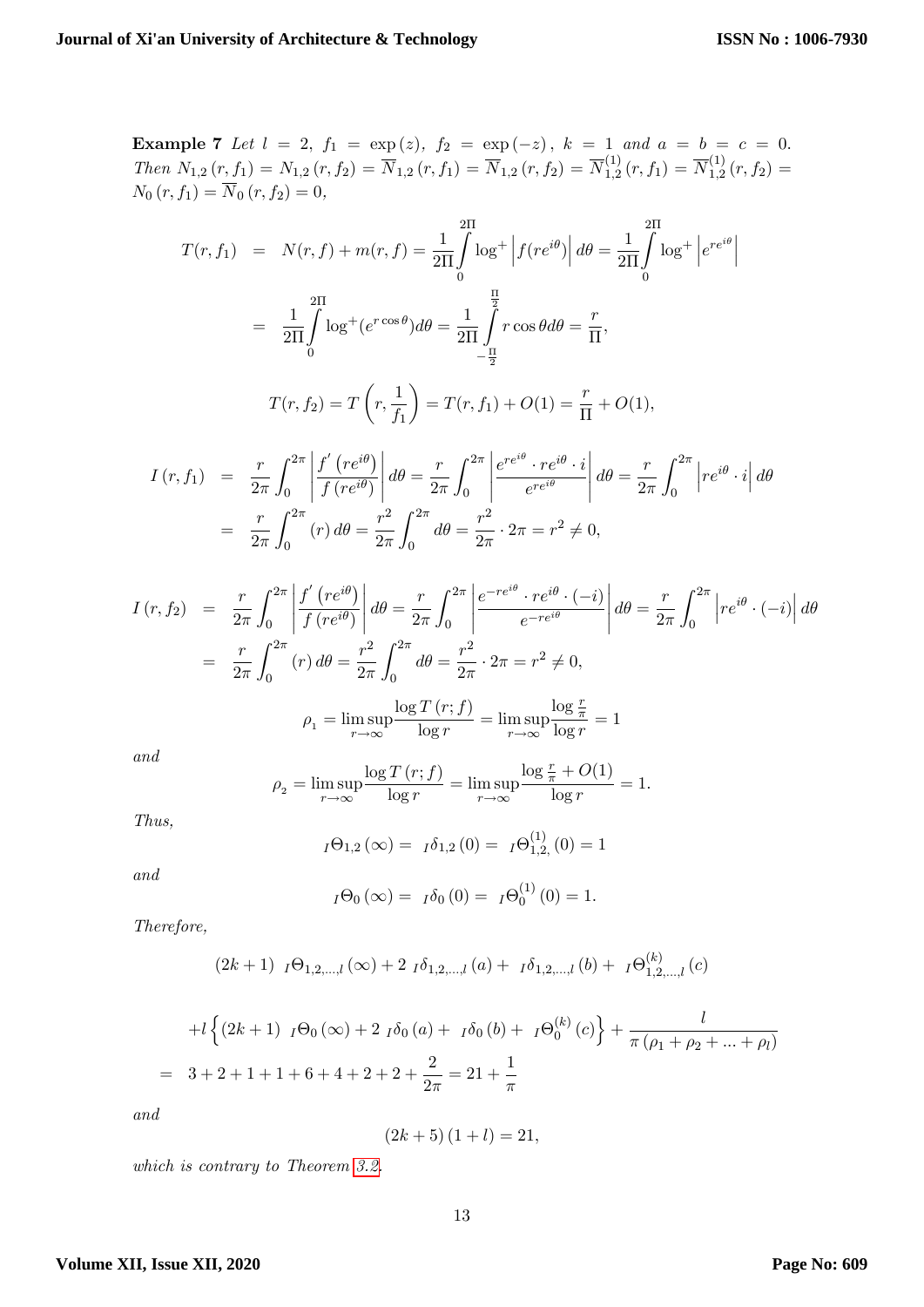**Remark 3.6** The condition 'each  $f_i$  for  $i = 1, 2, ..., l$  having no zeros in  $\mathbb C$  in Theorem  $3.2<sup>′</sup>$  $3.2<sup>′</sup>$  is essential as is evident from the following example.

**Example 8** Let 
$$
l = 2
$$
,  $f_1 = z$ ,  $f_2 = \exp(z^2)$  and  $k = 1$ . Then  $N_{1,2}(r, f_1) = N_{1,2}(r, f_2) = \overline{N}_{1,2}(r, f_1) = \overline{N}_{1,2}(r, f_2) = \overline{N}_{1,2}^{(1)}(r, f_1) = \overline{N}_{1,2}^{(1)}(r, f_2) = N_0(r, f_1) = \overline{N}_0(r, f_2) = 0$ ,

$$
I(r, f_1) = \frac{r}{2\pi} \int_0^{2\pi} \left| \frac{f'(re^{i\theta})}{f(re^{i\theta})} \right| d\theta = \frac{r}{2\pi} \int_0^{2\pi} \left| \frac{re^{i\theta} \cdot i}{re^{i\theta}} \right| d\theta = \frac{r}{2\pi} \cdot 2\pi = r \neq 0,
$$

$$
I(r, f) = \frac{r}{2\pi} \int_0^{2\pi} \left| \frac{f'(re^{i\theta})}{f(re^{i\theta})} \right| d\theta = \frac{r}{2\pi} \int_0^{2\pi} \frac{\left| e^{r^2 e^{2i\theta}} \right| \cdot \left| 2ir^2 e^{2i\theta} \right|}{\left| e^{r^2 e^{2i\theta}} \right|} d\theta
$$
  

$$
= \frac{r}{2\pi} \cdot 2r^2 \int_0^{2\pi} \frac{e^{r^2 \cos 2\theta} \cdot e^{c \cos 2\theta}}{e^{r^2 \cos 2\theta}} d\theta = \frac{r^3}{\pi} \int_0^{2\pi} e^{\cos 2\theta} d\theta
$$
  

$$
= \frac{r^3}{\pi} \cdot \frac{1}{2} \int_0^{4\pi} e^{\cos \eta} d\eta = \frac{r^3}{2\pi} \cdot 4\pi I_0 (1) = \frac{2r^3}{\pi} \cdot I_0 (1) \neq 0,
$$

where  $I_n(z)$  is the Modified Bessel Function of the first kind such that

$$
I_n(z) = \frac{1}{\pi} \int_0^{\pi} e^{z \cos \theta} \cdot \cos n\theta d\theta,
$$

$$
\rho_1 = 0
$$

and

$$
\rho_2 = \lim \sup_{r \to \infty} \frac{\log^{[2]} M(r, f)}{\log r} = \lim \sup_{r \to \infty} \frac{\log^{[2]} e^{r^2}}{\log r} = \lim \sup_{r \to \infty} \frac{2 \log r}{\log r} = 2.
$$

Thus,

$$
I\Theta_{1,2}(\infty) = I\delta_{1,2}(a) = I\delta_{1,2}(b) = I\Theta_{1,2}^{(1)}(c) = 1
$$

and

$$
I\Theta_0(\infty) = I\delta_0(a) = I\delta_0(b) = I\Theta_0^{(1)}(c) = 1
$$

Therefore,

$$
(2k+1) I\Theta_{1,2,...,l}(\infty) + 2 I\delta_{1,2,...,l}(a) + I\delta_{1,2,...,l}(b) + I\Theta_{1,2,...,l}^{(k)}(c)
$$

+
$$
l \left\{ (2k+1) \ {}_I \Theta_0 (\infty) + 2 \ {}_I \delta_0 (a) + {}_I \delta_0 (b) + {}_I \Theta_0^{(k)} (c) \right\} + \frac{l}{\pi (\rho_1 + \rho_2 + \dots + \rho_l)}
$$
  
= 3+2+1+1+6+4+2+2+ $\frac{2}{2\pi}$  = 21+ $\frac{1}{\pi}$ 

and

$$
(2k+5)(1+l) = 21,
$$

which contradicts Theorem [3.2.](#page-8-1)

Future Prospect : In the line of the works as carried out in the paper one may think of finding out relative deficiencies of higher index in case of meromorphic functions with respect to another one on the basis of sharing of values of them and this treatment can be done under the áavour of bicomplex analysis. As a consequence, the derivation of relevant results is still open to the future workers of this branch.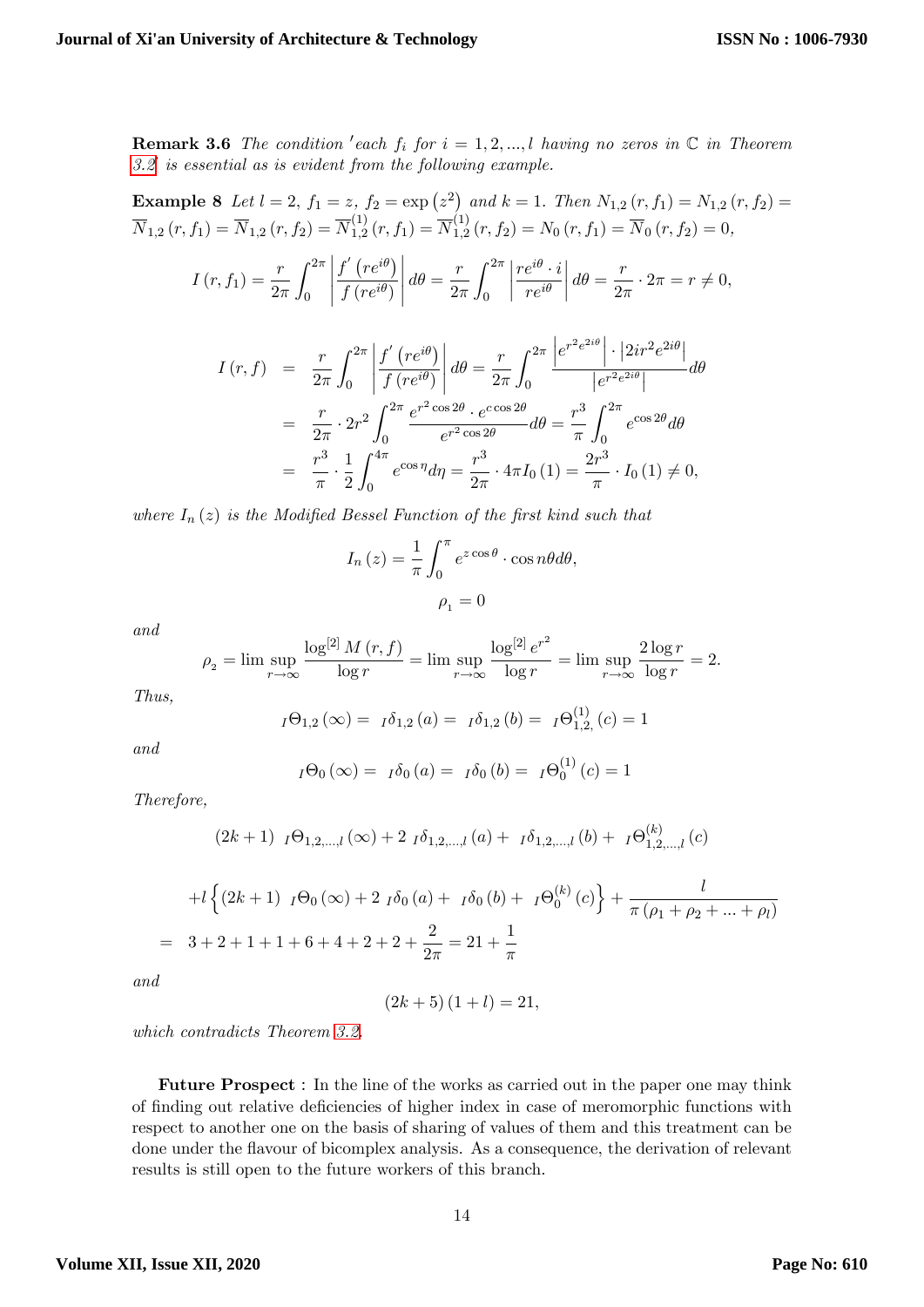#### Acknowledgement

The first author sincerely acknowledges the financial support rendered by DST-FIST 2019-2020 running at the Department of Mathematics, University of Kalyani, P.O.: Kalyani, Dist: Nadia, Pin: 741235, West Bengal, India.

## References

- [1] S.K.Datta & A. R.Das: Meromorphic functions with their relative deficiencies, Int. J. Pure.Appl. Math., 51 (2009), No. 3, 363-374.
- <span id="page-14-3"></span>[2] S.K.Datta & E. Jerin: Further results on the common roots of several meromorphic functions and their relative defects , Int. J. Math. Analysis, 4 (2010), No. 22, 1049- 1054.
- <span id="page-14-4"></span>[3] S.K.Datta & S. Mandal: On relative defects of the common roots of several meromorphic function, Int. J. Math. Sci. & Engg. Appls., 3 (2009), No. 2, 1-12.
- <span id="page-14-5"></span>[4] S.K.Datta & S. Pal: Some inequalities on the relative defects corresponding to the common roots of several meromorphic functions, Int. J. Adv. Sci. Res. Technol., 6 (2012), No. 2, 476-484.
- [5] S.K.Datta & S.Sarkar: Estimation of some relative deficiencies of entire functions, J. Cal. Math. Soc.,  $15$  (2019), No.1, 33-42.
- [6] A.Erel, W.Fuchs  $&$  S.Hellerstein: Radial distribution and deficiencies of the values of a meromorphic function, Pacific J. Math.,  $11$  (1961), 135-151.
- [7] W.Fuchs: A theorem on the Nevanlinna deficiencies of meromorphic functions of finite order, Ann. of Math., 68 (1958), 203-209.
- <span id="page-14-7"></span>[8] W.Hayman: Meromorphic Functions, Oxford Univ. Press, Oxford (1964).
- <span id="page-14-0"></span>[9] H.Milloux: Les derivees des functions meromorphes et la theories des defauts, Annales Ecole Normale Supericure 63 (3) (1946), No. 3, 289-316.
- <span id="page-14-2"></span>[10] A.P.Singh: Relative defects corresponding to the common roots of two meromorphic functions, Kodai Math. J., 6 (1983), 333-336.
- <span id="page-14-8"></span>[11] Sons, L. R., On entire functions with zero as a deficient Value, J. Math. Anal. Appl., 84 (1981), 390-399.
- <span id="page-14-6"></span>[12] G. Valiron: Lectures on the general theory of integral functions, Chelsea Publishing Company (1949).
- <span id="page-14-1"></span>[13] Q.L.Xiong: A fundamental inequality in the theory of meromorphic functions and its applications, Chinese Mathematics 9 (1967), No. 1, 146-167.